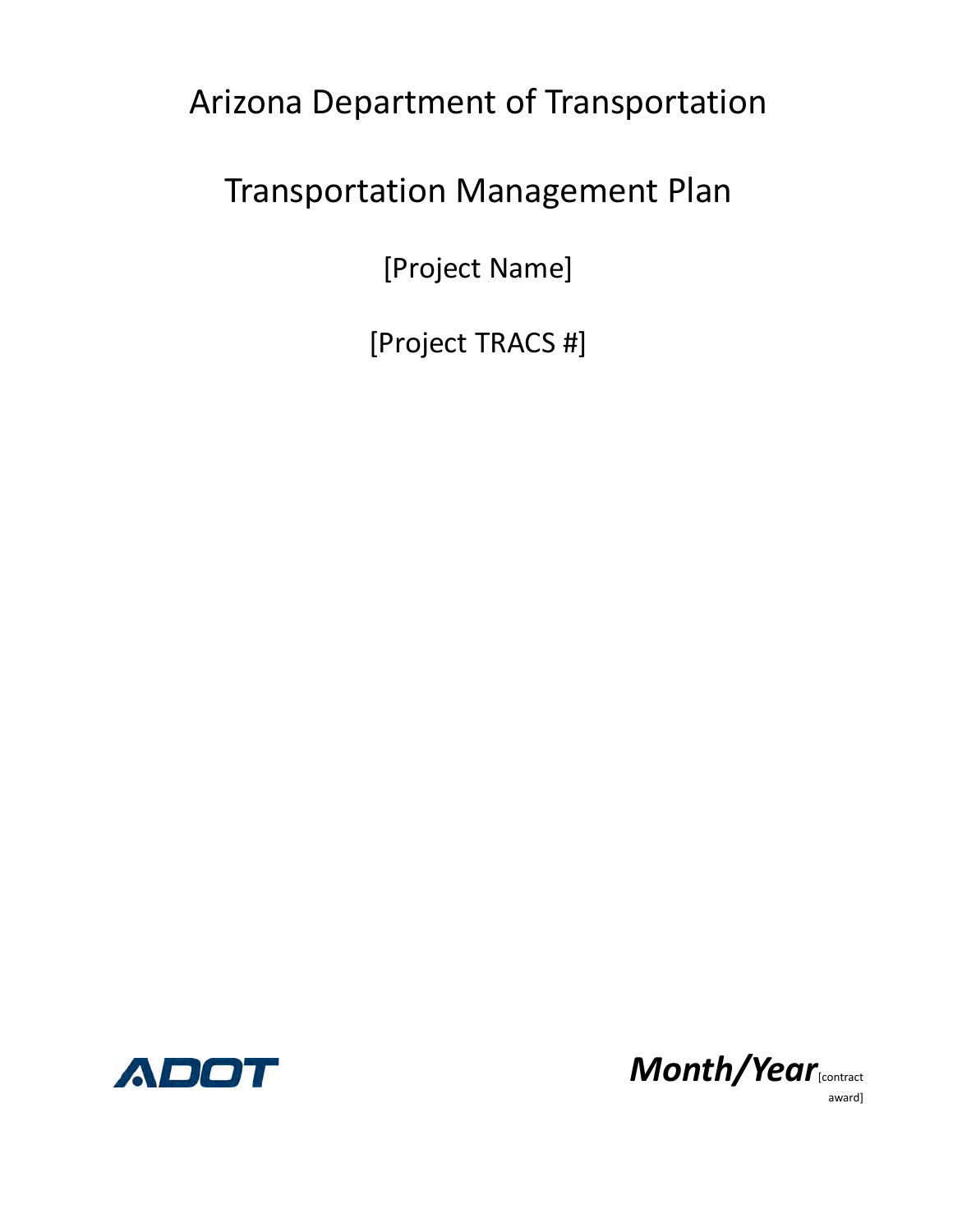## **Contents**

| 1. Transportation Management Plan |  |
|-----------------------------------|--|
|                                   |  |
|                                   |  |
| 2. Project Location               |  |
|                                   |  |
|                                   |  |
|                                   |  |
| 3. Project Description            |  |
|                                   |  |
|                                   |  |
|                                   |  |
| 4. Roles and responsibilities     |  |
|                                   |  |
|                                   |  |
|                                   |  |
|                                   |  |
|                                   |  |
|                                   |  |
|                                   |  |



Month/Year [date of award]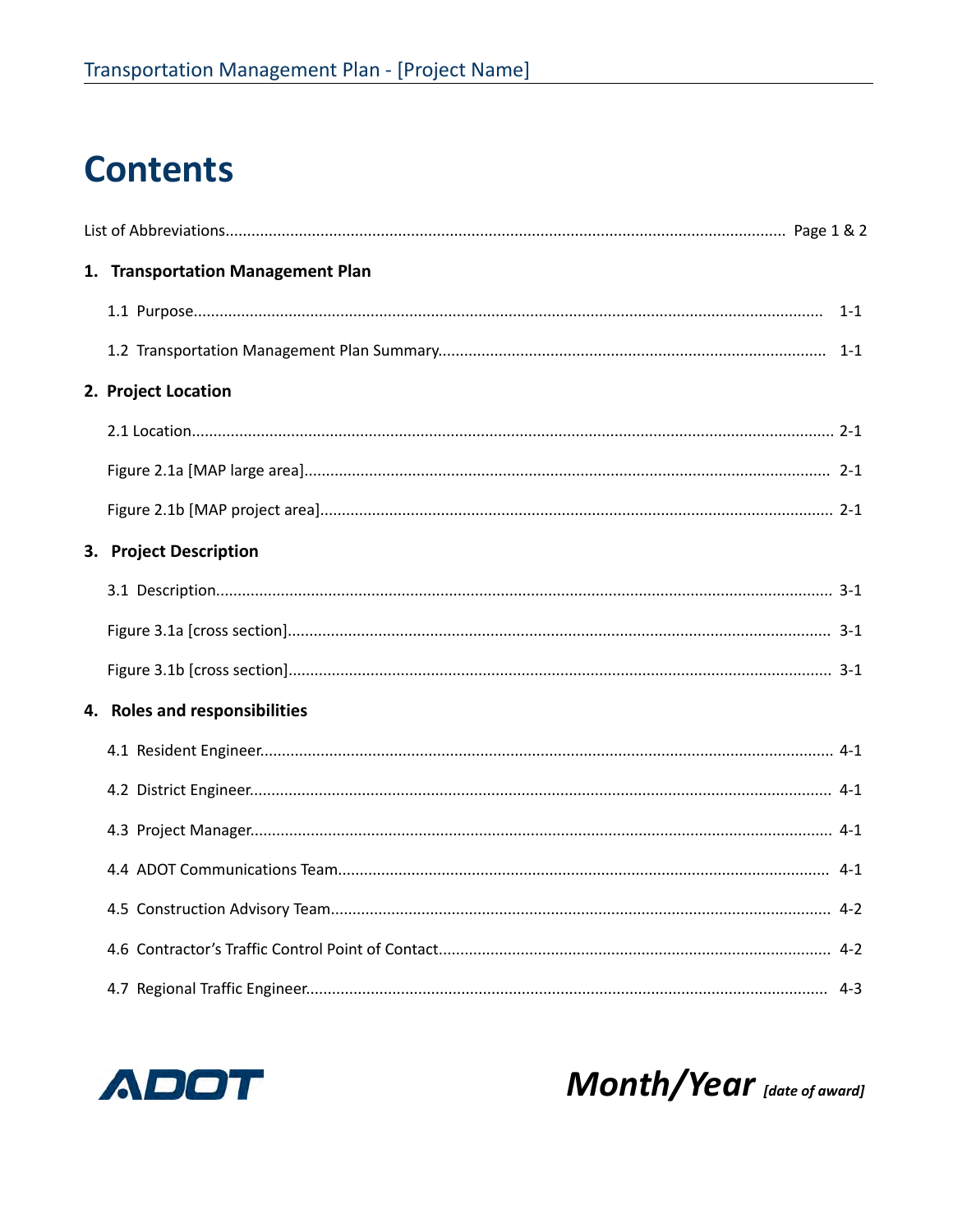### 5. Motorist Information Strategies

| 6. Incident Management and Enforcement Strategies |         |
|---------------------------------------------------|---------|
|                                                   |         |
|                                                   |         |
|                                                   |         |
|                                                   |         |
| 7. Strategies                                     |         |
|                                                   | $7 - 1$ |
|                                                   | $7 - 1$ |
| 8. Stakeholder Coordination                       |         |



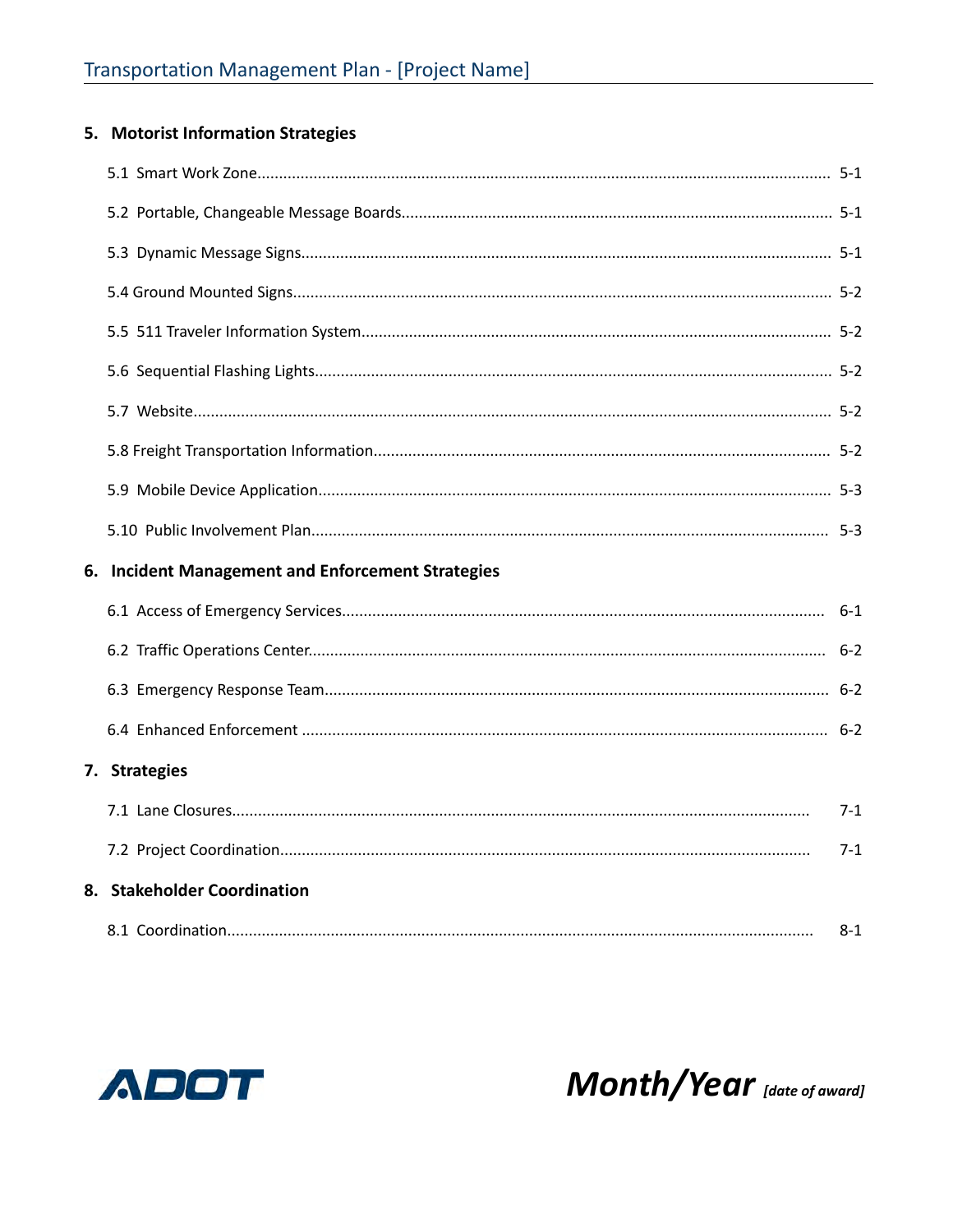| 9. Corridor/Network Management Strategies                             |          |
|-----------------------------------------------------------------------|----------|
|                                                                       | $9 - 1$  |
| 10. Alternate Route Strategies                                        |          |
|                                                                       | $10-1$   |
| 11. Public Information Campaign                                       |          |
|                                                                       | $11 - 1$ |
|                                                                       | $11 - 1$ |
|                                                                       | $11 - 2$ |
|                                                                       | $11 - 2$ |
|                                                                       |          |
| 12. Contractor & ADOT Traffic Emergency Contingency Plan              |          |
|                                                                       | $12 - 1$ |
|                                                                       | $12 - 1$ |
|                                                                       | $12 - 1$ |
|                                                                       | $12 - 1$ |
| 13. Responsibility, Accountability, Consultation, and Informed (RACI) |          |
|                                                                       | $13 - 1$ |
|                                                                       | $13 - 2$ |



Month/Year [date of award]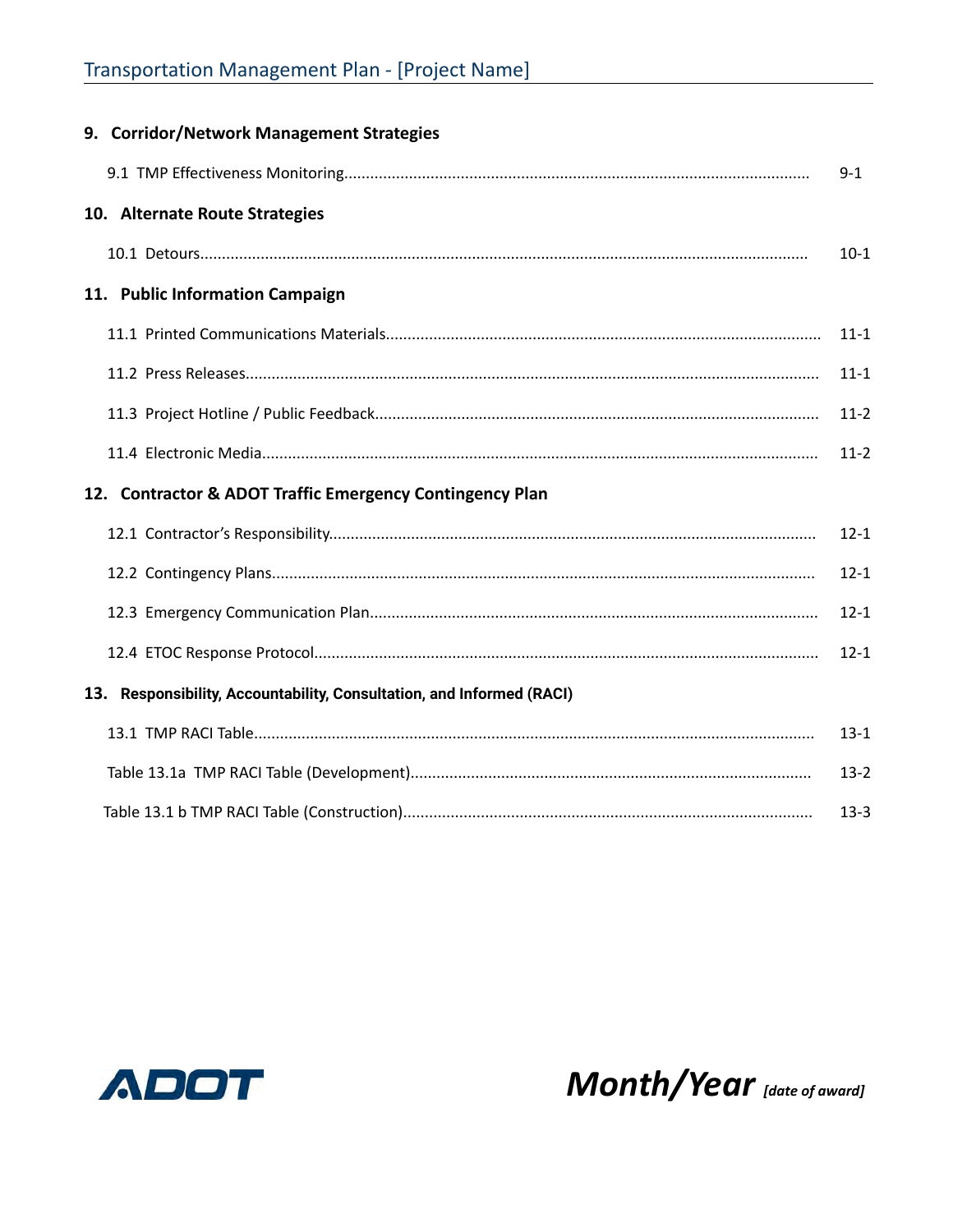### **Transportation Management Plan - [Project Name]**



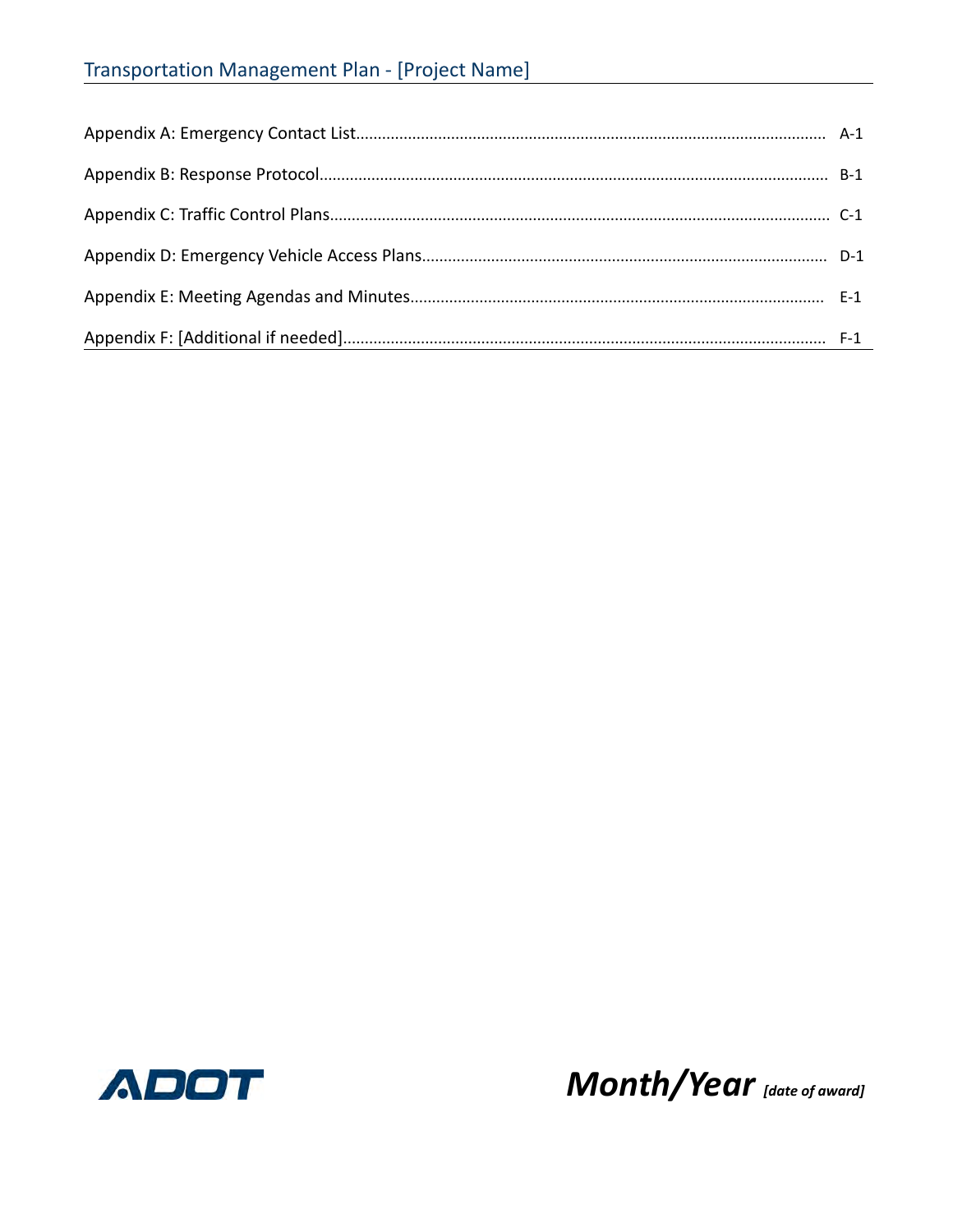## **List of Abbreviations**

| <b>ACT</b>    | <b>ADOT Communications Team</b>                            |
|---------------|------------------------------------------------------------|
| <b>ADE</b>    | <b>ADOT Assistant District Engineer</b>                    |
| <b>ADOT</b>   | Arizona Department of Transportation                       |
| <b>AFAD</b>   | Automated Flagger Assistance Device                        |
| <b>BLM</b>    | <b>Bureau of Land Management</b>                           |
| CAT           | <b>Construction Advisory Team</b>                          |
| <b>CMB</b>    | Changeable Message Boards                                  |
| <b>CTCPOC</b> | Contractor's Traffic Control Point of Contact              |
| <b>DE</b>     | <b>ADOT District Engineer</b>                              |
| <b>DLMS</b>   | Dynamic Lane Merge Subsystem                               |
| <b>DMS</b>    | Dynamic Message Sign                                       |
| <b>DPS</b>    | Department of Public Safety (Uniformed Officers)           |
| <b>ECD</b>    | ADOT Enforcement and Compliance Division                   |
| <b>ERT</b>    | <b>Emergency Response Team</b>                             |
| <b>EVAP</b>   | <b>Emergency Vehicle Access Plan</b>                       |
| <b>FHWA</b>   | Federal Highway Administration                             |
| <b>GPSLS</b>  | <b>Global Positioning System Location Sensor</b>           |
| IDO           | ADOT Infrastructure Delivery & Operations Division         |
| <b>MDA</b>    | Mobile Device Application                                  |
| <b>PIP</b>    | Public Involvement Plan                                    |
| <b>PIO</b>    | <b>Public Information Officer</b>                          |
| PM            | <b>ADOT Project Manager</b>                                |
| PS&E          | Plans, Specifications and Estimate                         |
| <b>RACI</b>   | Responsibility, Accountability, Consultation, and Informed |
| <b>RE</b>     | <b>ADOT Resident Engineer</b>                              |
| <b>RTE</b>    | <b>ADOT TSMO Regional Traffic Engineer</b>                 |
| SAB           | <b>Amart Arrow Board</b>                                   |
| <b>SEQ</b>    | <b>Sequential Flashing Lights</b>                          |
| <b>SFS</b>    | Speed Feedback Sign                                        |
| SWZ           | Smart Work Zone                                            |

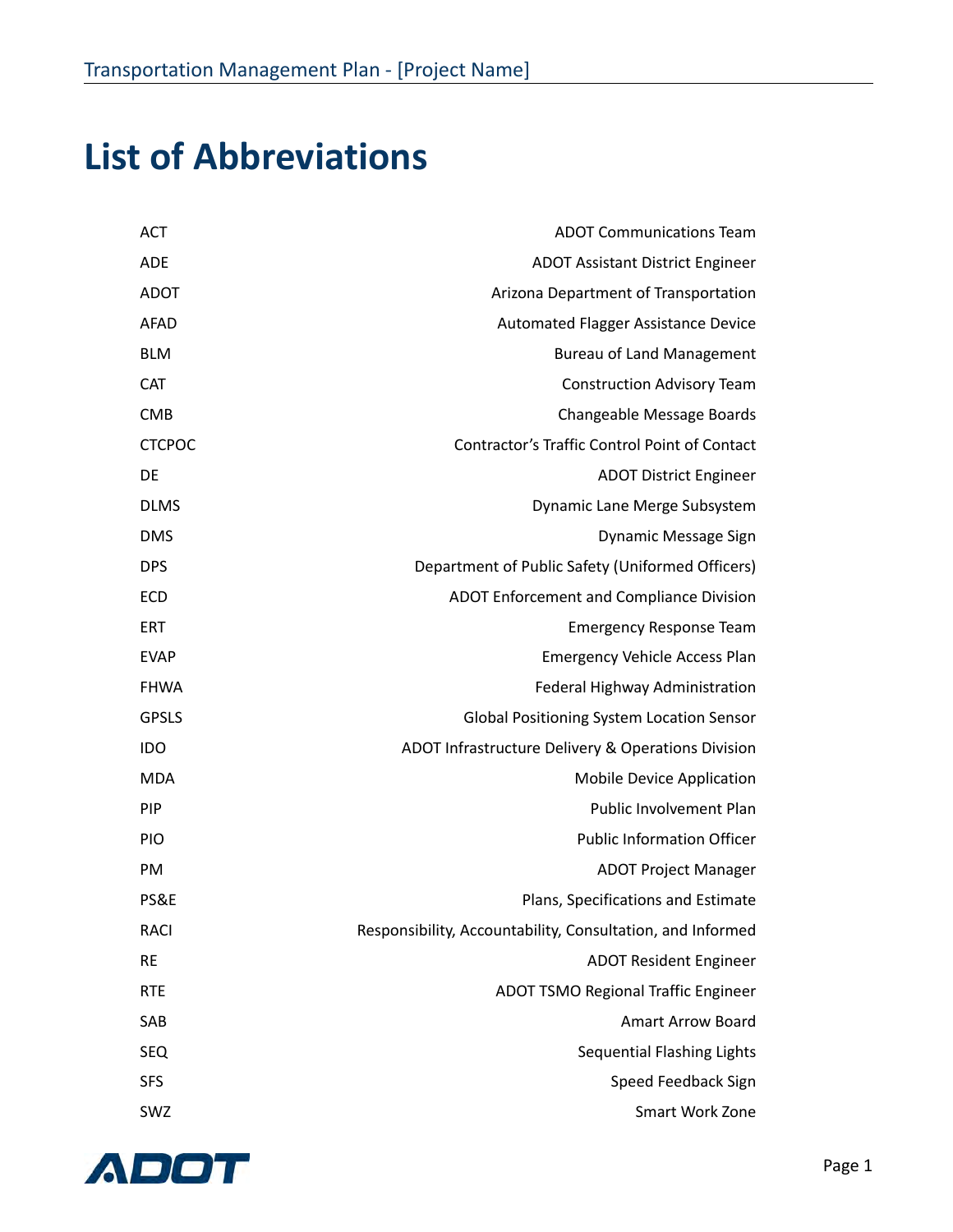| <b>TCP</b>  | <b>Traffic Control Plan</b>                                    |
|-------------|----------------------------------------------------------------|
| <b>TDCS</b> | <b>Traffic Data Collection Subsystem</b>                       |
| <b>TEES</b> | Truck Exit / Entry Subsystem                                   |
| <b>TIM</b>  | <b>Traffic Incident Management</b>                             |
| <b>TIS</b>  | Traveler Information System (AZ511)                            |
| <b>TMP</b>  | <b>Transportation Management Plan</b>                          |
| <b>TMCS</b> | <b>Traffic Monitoring Camera Subsystem</b>                     |
| <b>TOC</b>  | <b>ADOT TSMO Traffic Operations Center</b>                     |
| <b>TPTS</b> | Temporary and Portable Traffic Signal                          |
| <b>TSMO</b> | ADOT Transportation Systems Management and Operations Division |
| <b>TTS</b>  | <b>Travel Time Subsystem</b>                                   |
| <b>VSL</b>  | Variable Speed Limit Subsystem                                 |
| <b>WZDx</b> | Work Zone Data Exchange                                        |
| QWS         | <b>Queue Warning Subsystem</b>                                 |

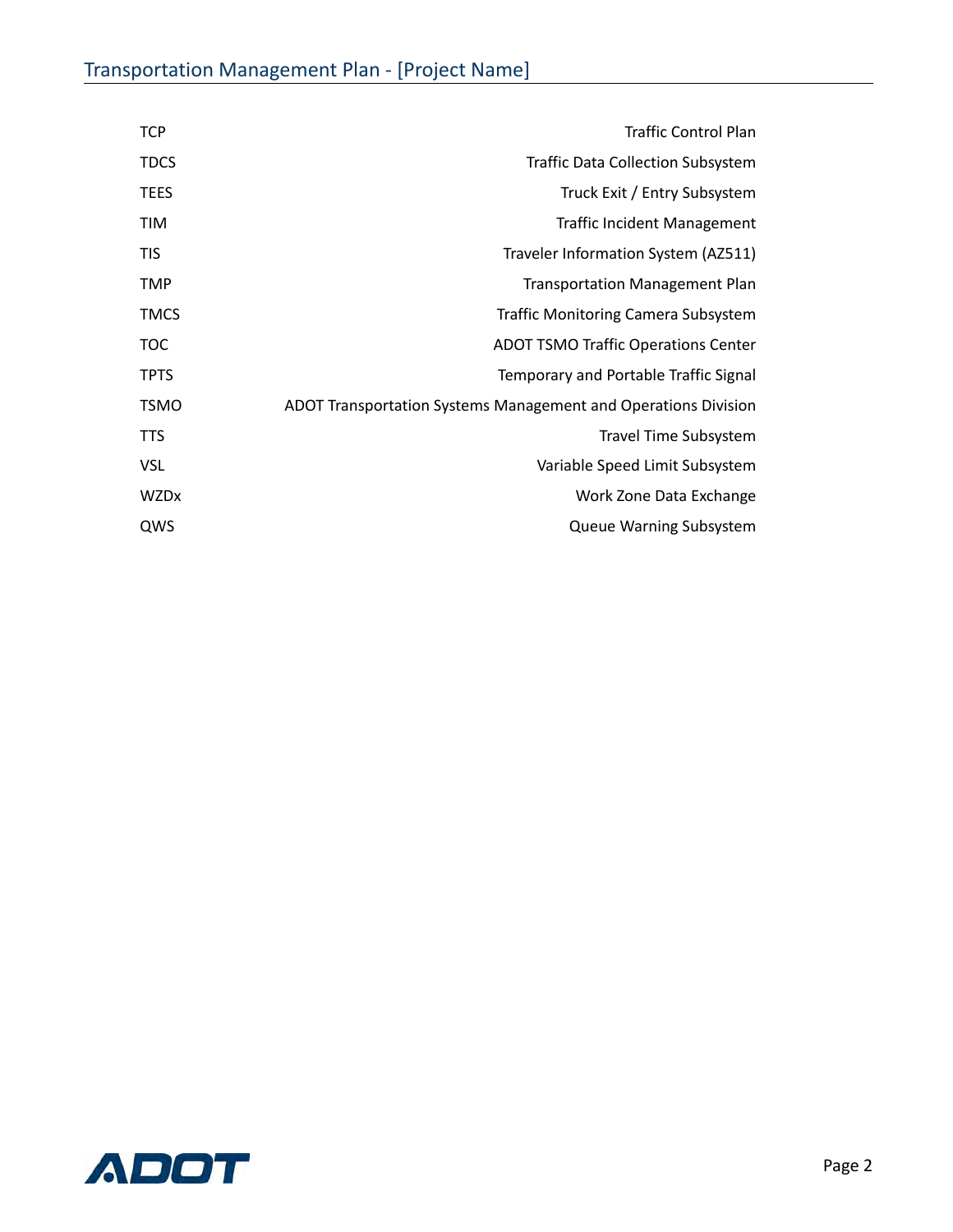### **Transportation Management Plan**

### **1.1 Purpose**

This Transportation Management Plan (TMP) outlines the strategies that will be implemented to minimize impacts to the traveling public during construction of this project. This TMP also outlines the roles and responsibilities of the project stakeholders prior to and during construction.

This TMP was prepared to comply with the Arizona Department of Transportation's (ADOT) Policy – *ENG 07-3 WORK ZONE SAFETY AND MOBILITY POLICY*. The policy was implemented in order to comply with the Federal Highway Administration (FHWA) *WORK ZONE SAFETY AND MOBILITY RULE. A*ll State and Local governments that receive federal funding are required to comply with the provisions of said document. This policy is periodically updated, and the policy that was applicable at time of bid submission shall be the policy enforced for compliance within the plan.

The purpose of a TMP is to minimize motorist delays associated with project construction without compromising public or worker safety, or the quality of the work performed. In order to do so, this document details the application of traffic control and construction sequencing strategies including public and motorist notification, corridor and network management, incident and emergency management, alternate route strategies, and public outreach opportunities.

### **1.2 Transportation Management Plan Summary**

The following strategies and elements will comprise the TMP for this project.

- Project Location
- Project Description
- Roles and Responsibilities
- Motorists Information Strategies
- Incident Management
- Construction TMP Strategies
- Stakeholder Coordination
- Corridor/Network Management Strategies
- Alternate Route Strategies
- Public Information/Public Awareness Campaign
- Contractor and ADOT Emergency Contingency Plan

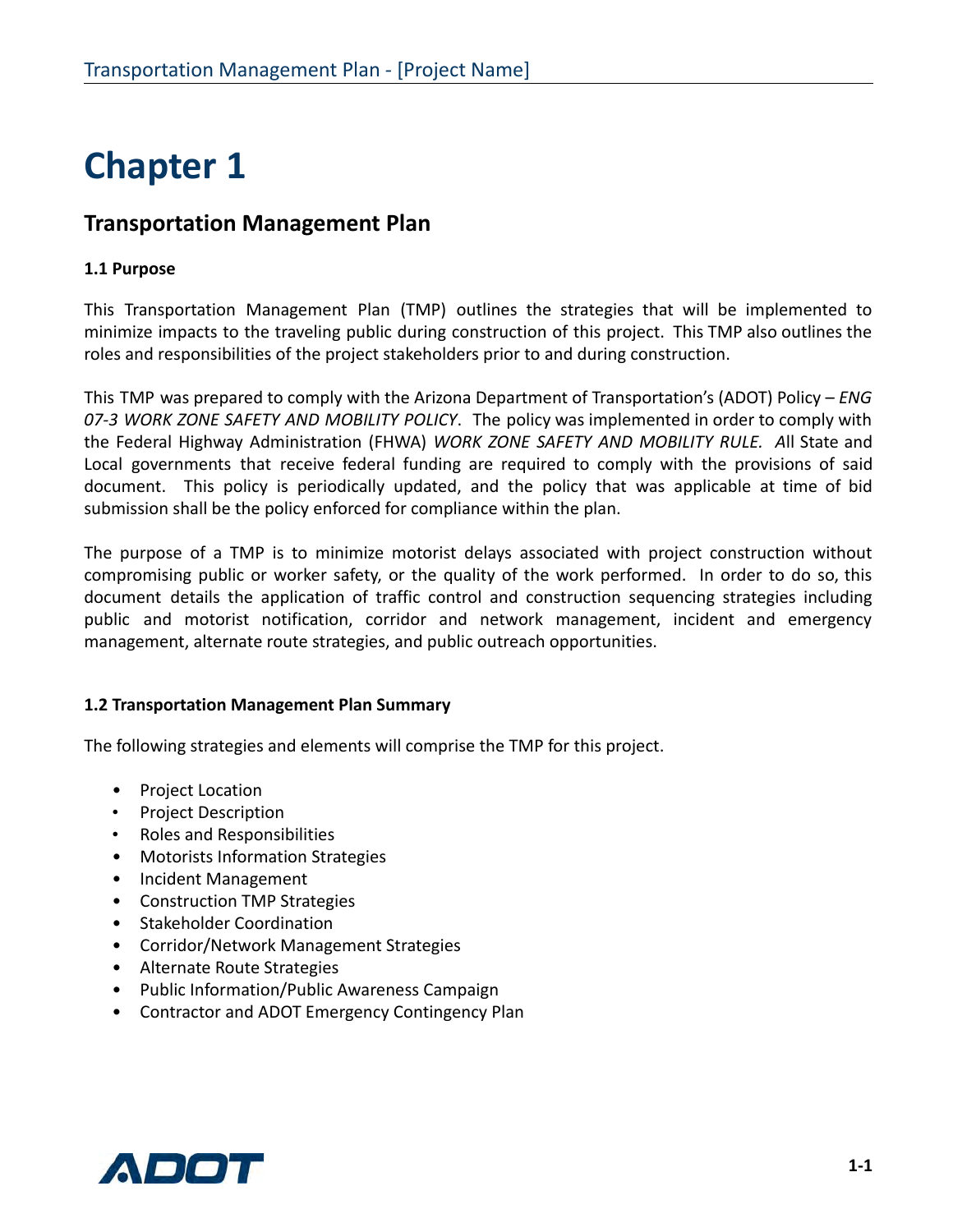These strategies may be modified, changed, or eliminated as necessary, with consultation from the appropriate Infrastructure Delivery and Operations (IDO) District, Transportation Systems Management and Operations (TSMO) Region, and ADOT Communications, to maximize safety and to minimize traffic congestion throughout the corridor. The Divisions shall appoint the appreciate point of contact for each project. This shall be done during project development by the Traffic Designer to allow enough time to come to a consensus without impacting the contractor's schedule. The ADOT Project Manager (PM), or their designated consultant PM, will be responsible for this to be completed.

Items may also be added back in or further items removed or changed with additional consultation with the project contractor after contract award.

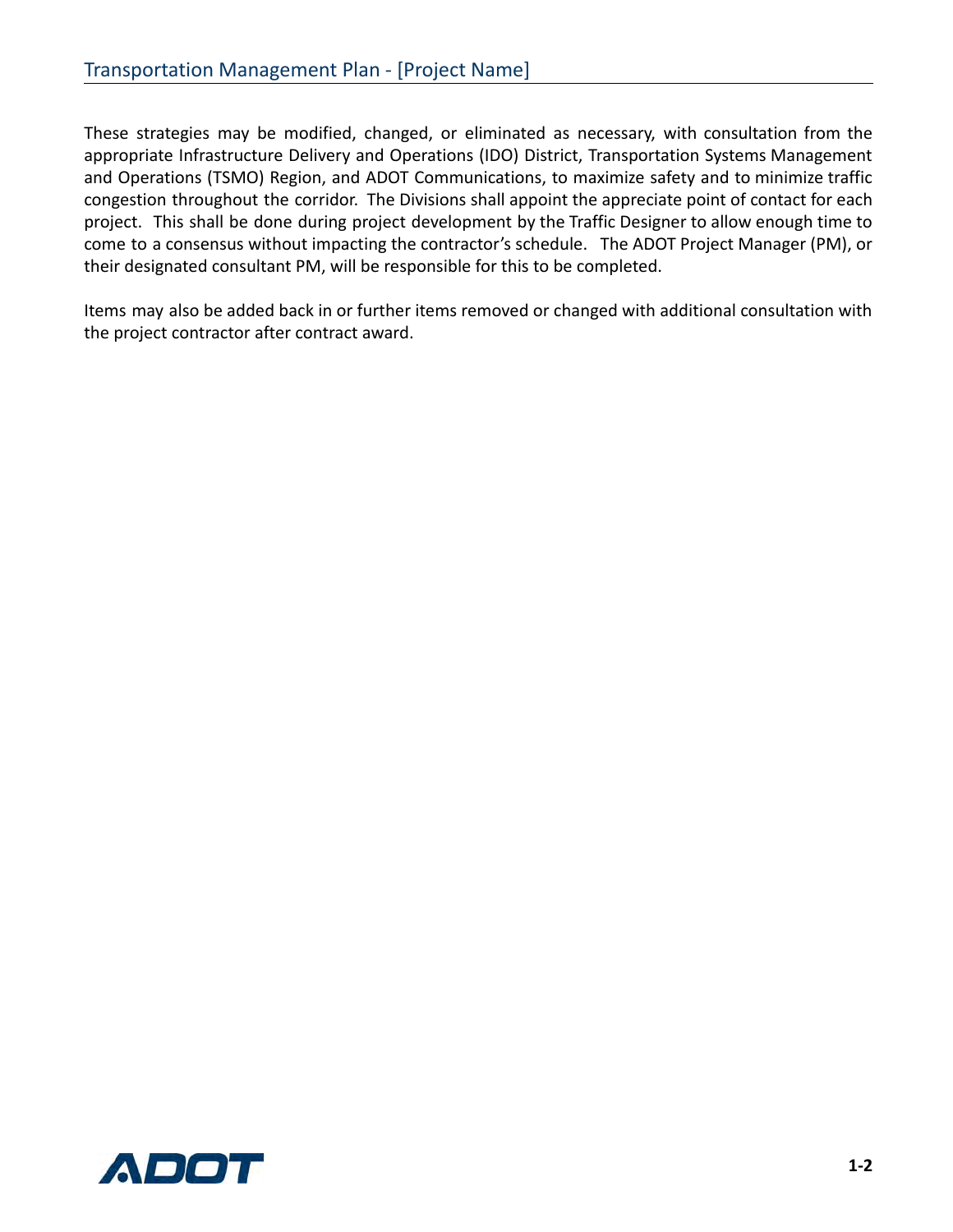# **Chapter 2** *[To be completed by Traffic Designer]*

### **Project Location**

### **2.1 Location**

The [Project Name] Project is located within [county], in (or near) [municipality]. The project begins X miles [north/south/east/west] of the [Name] Interchange at (Milepost X.X), and terminates X.X miles down the road at Milepost X.X, X miles [north/south/east/west] of the [Name] Interchange (or major feature).

Figure 2.1a [Title]

[Figure-Map][Large Area]

The figure below shows the project roadway and general limits.

Figure 2.1b [Title]

[Figure-Map2][Project Area]

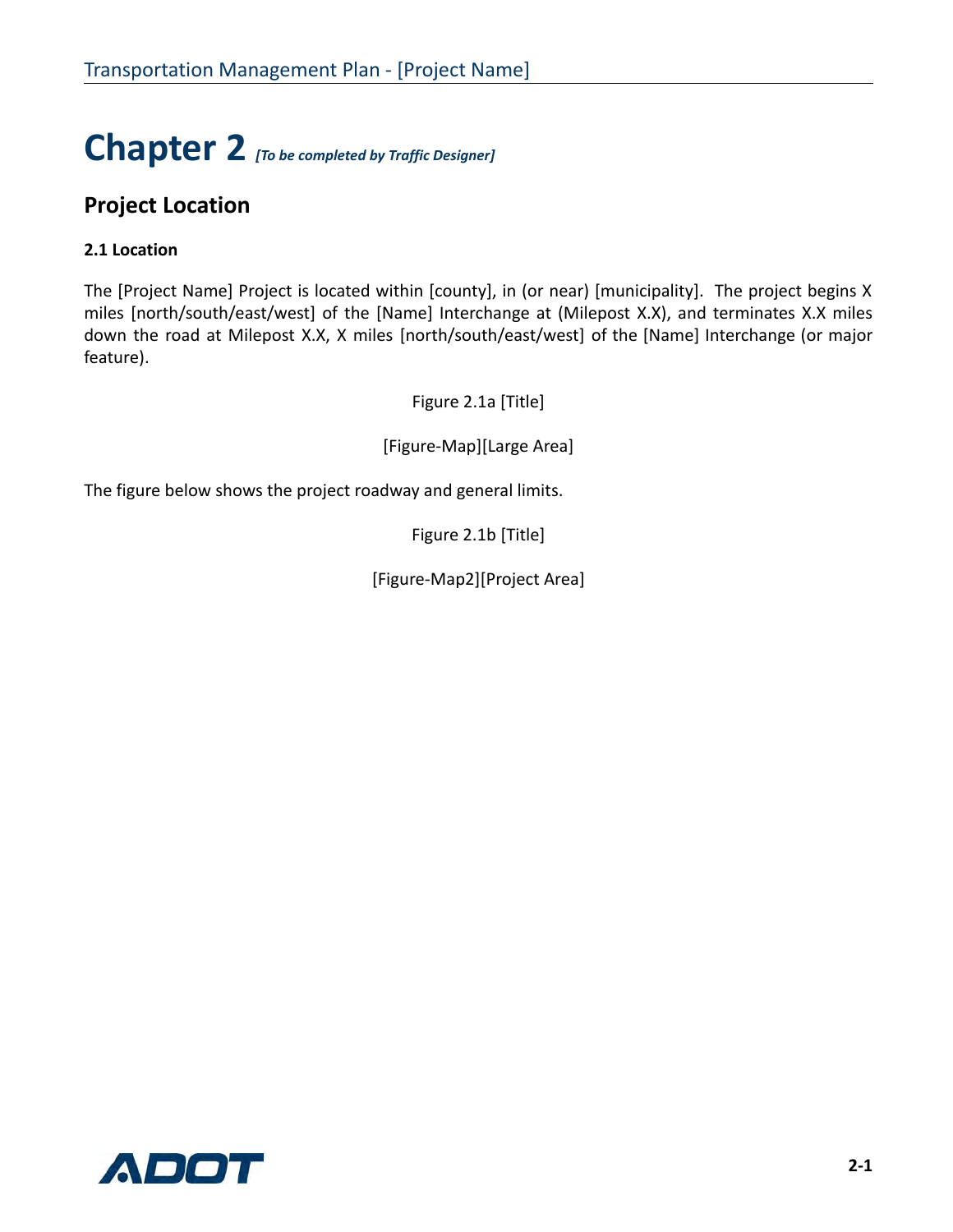# **Chapter 3** *[To be completed by Traffic Designer]*

### **Project Description**

 $\overline{\phantom{a}}$  , where  $\overline{\phantom{a}}$ 

### **3.1 Description**

The time allowed for completion of the work included in the construction phase of the contract is calendar/working days. Construction will begin in \_\_\_\_\_\_\_\_\_\_\_\_\_\_\_\_\_\_\_\_\_\_\_\_\_\_\_\_\_\_ and is expected to conclude in

The construction improvements will be phased such…...

In general, the project will be constructed as follows:

Phase 1: Construction begins with ....

Figure 3.1a [Title]

[Cross section]

Phase 2:

Figure 3.1b [Title]

[Cross section]

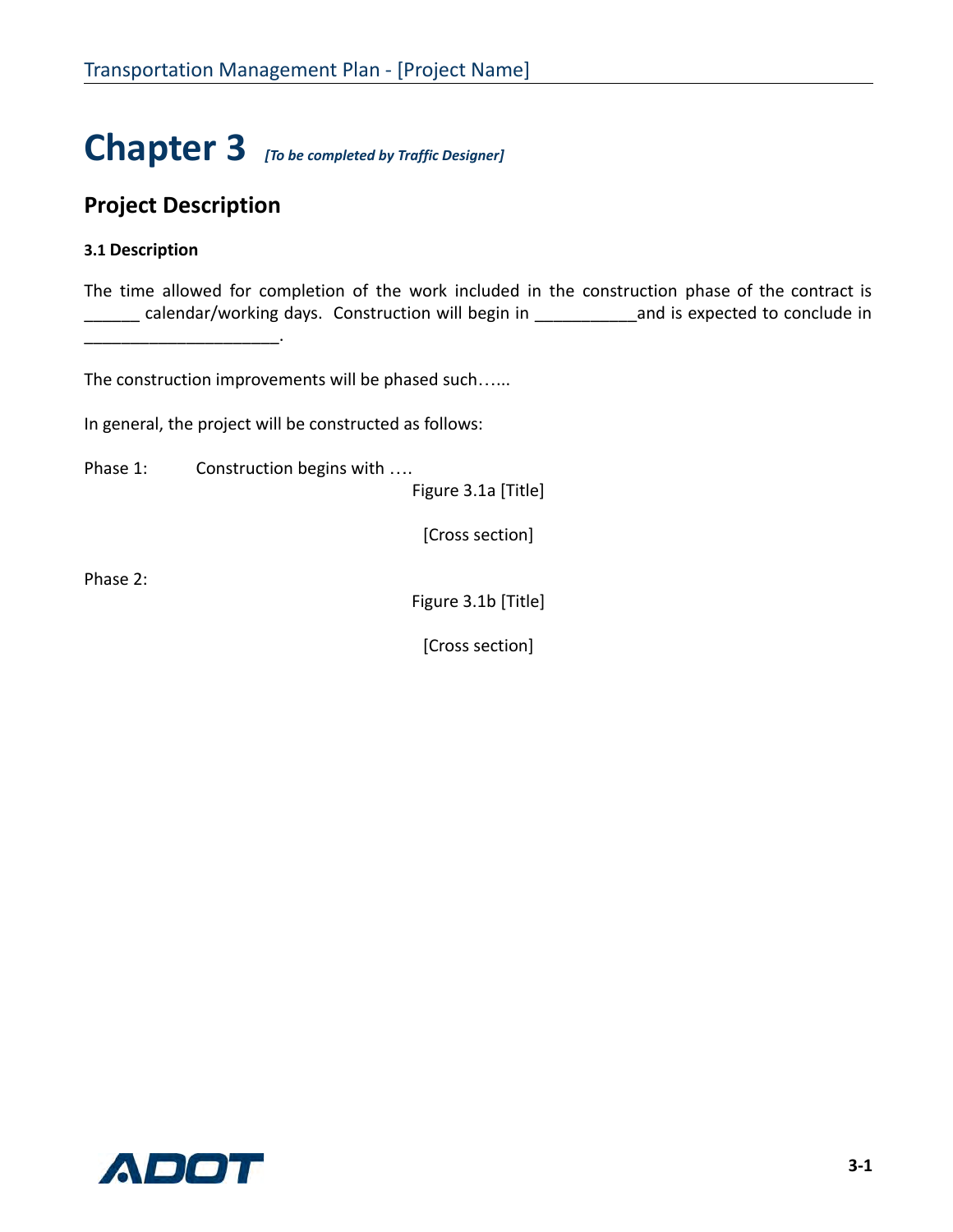### **Roles and Responsibilities**

### **4.1 Resident Engineer (RE)**

The ADOT RE will be the main point of contact during construction for all project related items including this TMP. The RE will ensure full implementation of the TMP in close coordination with the District Engineer or Assistant District Engineer, herein referred to as DE, so that disruption to the traveling public is minimized. The RE will work with the DE and the contractor to ensure that project activities conform to the TMP and that contingency plans are implemented if necessary. The RE facilitates review, approval, modification, or disapproval of planned lane closure requests for this project. The RE directs termination or modification of active planned lane closure operations for this project without compromising the safety of the public or workers, when traffic impact becomes significant. The RE will coordinate with the Traffic Operations Center (TOC) staff to respond with appropriate measures when significant travel delays occur on the highway system as a result of this project. The RE will coordinate work activities with the Department of Public Safety (DPS) and other local and regional transportation stakeholders as appropriate. This includes issue resolution escalation as per the partnering program, countermeasures implementation with DE concurrence.

### **4.2 District Engineer (DE)**

The DE is responsible, along with the RE, and the ADOT Communications Team (ACT) to ensure implementation of the TMP during the project. The DE is to support the RE when not available.

### **4.3 Project Manager (PM)**

The PM assists and supports the RE and DE in assuring the TMP is implemented.

### **4.4 ADOT Communications Team (ACT)**

The ACT is responsible for engaging with the public to provide up-to-date information and address concerns to minimize the disruption to residents, businesses, and the community while work is underway. Individuals with limited English proficiency or disability considerations will be included in outreach efforts and documented. The ACT will be the lead on public outreach including the following activities:

- Media Relations
- Responding to constituents, stakeholders, and government officials and coordinating meetings with these individuals or groups as needed
- Business outreach with assistance from the Local Agencies and MPO's.
- Traffic alert or news release development and distribution. Distribution includes impacted stakeholders, government officials, and constituents who have indicated a desire to receive traffic alerts and releases.
- Communication materials and distribution
- Website development and updates

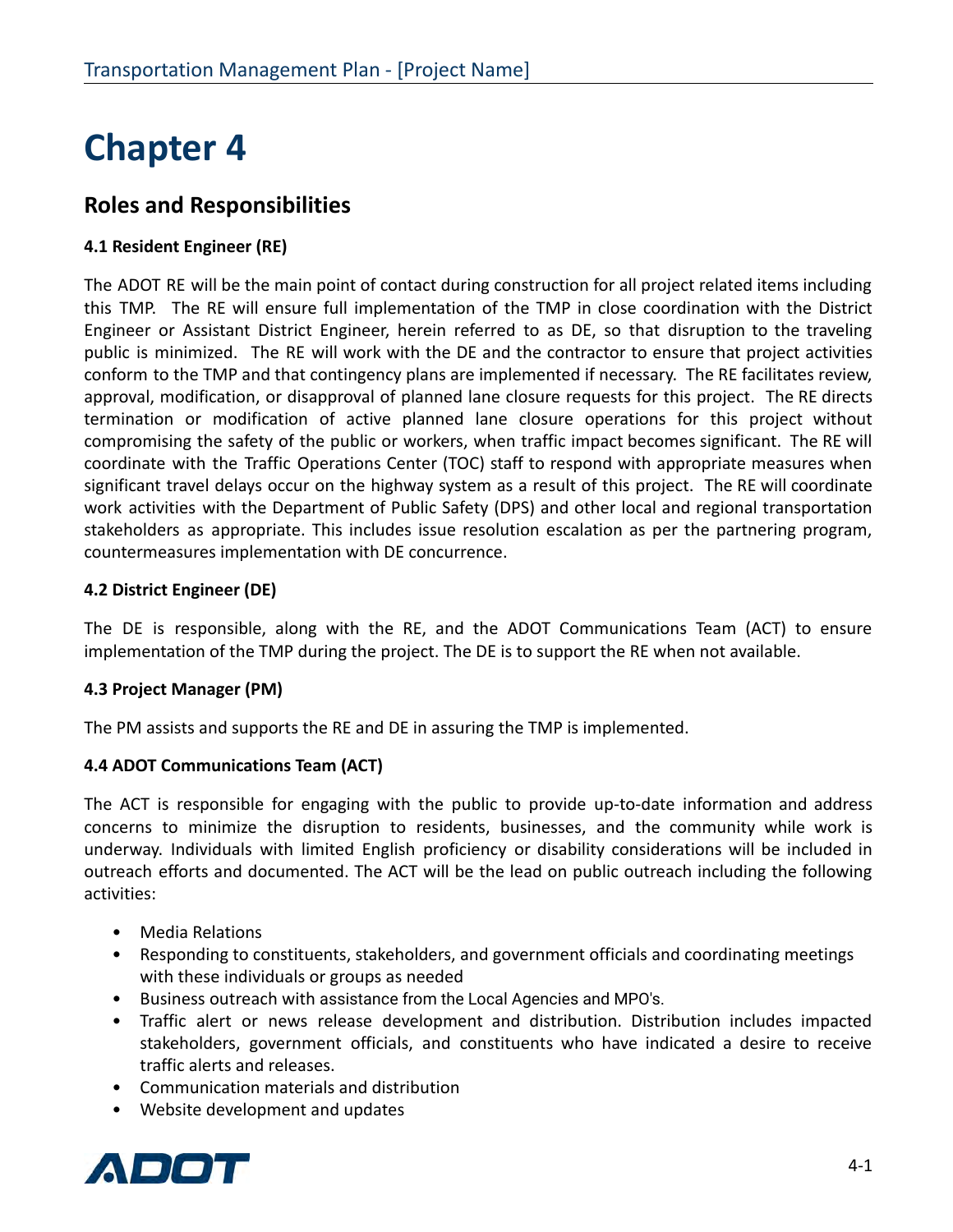• Hotline maintenance

Typically ADOT assigns a Public Information Officer (PIO) to each project, who will act as a point of contact for ACT.

### **4.5 Construction Advisory Team (CAT)**

Also known in other plans as a transportation systems management team, a CAT meeting is formed to facilitate the coordination and communication among stakeholders during construction. This team is typically assembled after the first partnering workshop to address how ADOT and the contractor work with local emergency service providers to maintain access during construction, and plan for what the team does in various emergency scenarios, such as vehicles or large trucks breaking down within the one-lane constrained traffic control limits. Catastrophic events should also be addressed, like a civil unrest, 100-year flood or an open-range fire approaching the job site. CAT assists the RE in making decisions during construction when applicable and appropriate, and assembles prior to each major stage change or in the event there is an emergency or conflict during construction in which the RE needs input. Participants in the CAT are shown on the Responsible, Accountable, Consulted, and Informed (RACI) Table 5.1a .

### **4.6 Contractor's Traffic Control Point of Contact (CTCPOC)**

The CTCPOC shall be responsible for coordinating efforts involving traffic control for the duration of the project. The CTCPOC shall attend weekly meetings and coordinate the contractor's activities to ensure that traffic alerts are provided to ACT in a timely manner. The traffic alerts shall serve to notify the public of future lane closures and impacts to the public access and affected businesses. The CTCPOC shall work closely with the RE and TOC to coordinate emergency access during all phases of construction. The CTCPOC shall coordinate with traffic control/barricade companies regarding the proper placement and maintenance of traffic control devices. They must be available (24 hours/day) during active Traffic Control.

### **4.7 Regional Traffic Engineer (RTE)**

The RTE can function as a point of contact for the Transportation Systems Management and Operations (TSMO) Division within ADOT. This responsibility should not supersede the roles as defined in the RACI Table 5.1a, and direct communication with other TSMO Groups including the TOC, will be needed at times during the project. The RTE shall be consulted on all Traffic Control Plan (TCP) approvals.

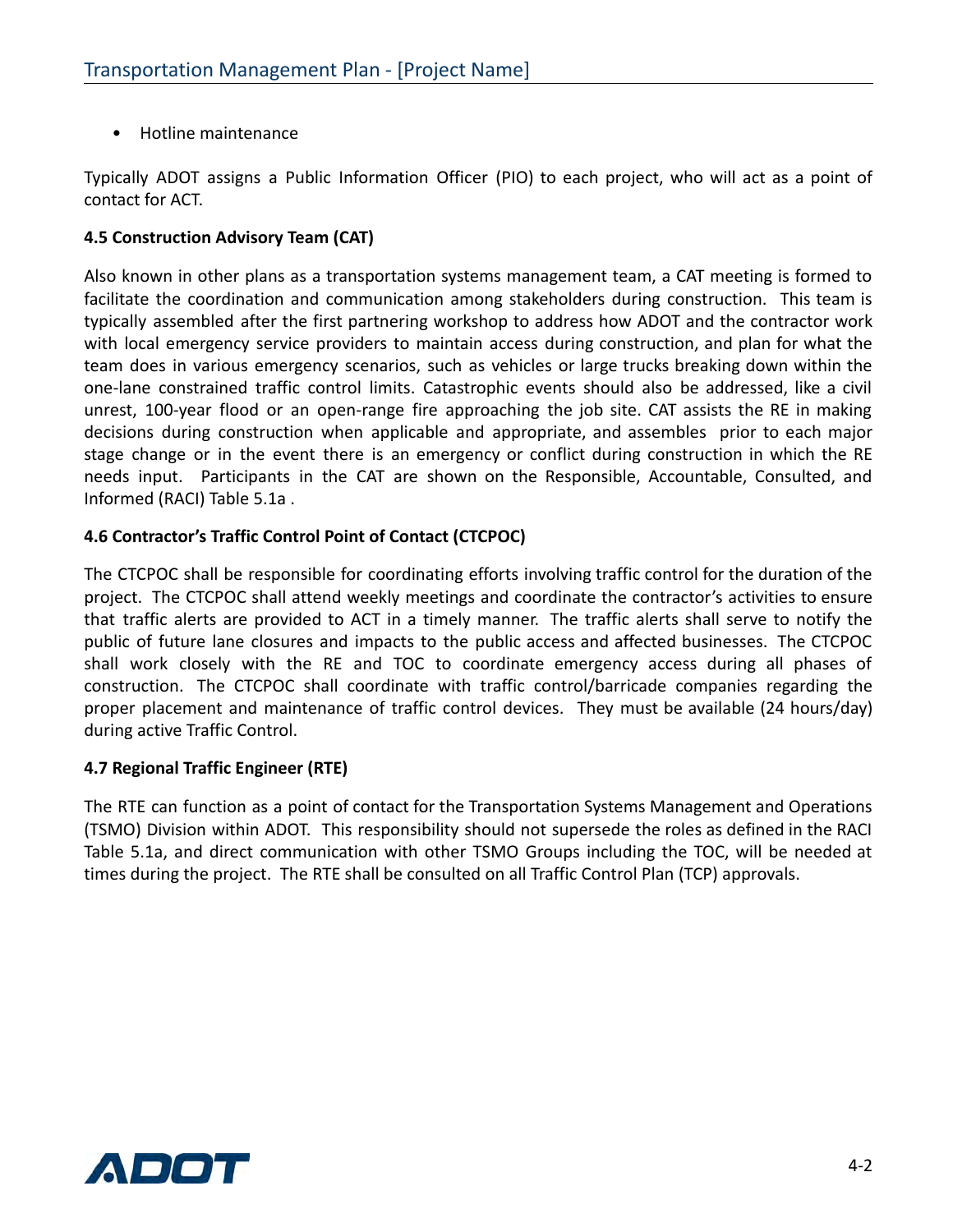### **Motorist Information Strategies**

Critical to the success of this TMP is the Motorist Information System that will be implemented during construction. The main components of this system are the CMBs that alert drivers of upcoming traffic conditions, access to corridor and project specific road conditions via a cell phone application, and other dynamic support systems (SEQs on tapers and DMS on the corridor). These tools and information will guide and assist the motorists in making alternate route selections to avoid the impacted area in advance of the project, and alert them to changes through the project. The various motorist information system elements are discussed below:

**5.1 Smart Work Zone (SWZ)** The SWZ system is a broad range of portable communications-based information and electronic technologies placed in and around work zones to enhance transportation and improve safety and mobility. The real-time information and automation provided by the SWZ system is used by contractors and transportation agencies to alter traffic control strategies and provide traveler information to better inform motorists of upcoming traffic conditions, allow motorists the opportunity to alter their travel routes, and/or modify the travel behavior within work zones. The SWZ system consists of one or multiple SWZ subsystems that operate together. These subsystems include TDCS, QWS, DLMS, TTS, TMCS, VSL, SAB, SFS, GPSLS, and TEES. Data from these subsystems shall conform to the WZDx specification. TPTS, and AFAD are also considered smart device, but not included in the SWZ section of the project contract.

### **5.2 Portable, Changeable Message Boards (CMB)s**

In addition to the CMBs associated with the SWZ, CMBs are truck or trailer mounted message boards that provide advance schedule messages alerting drivers of future traffic changes. These signs are utilized to provide motorists information about expected closures and shifts in traffic, especially prior to alternate work zone movements. In general, CMBs are implemented for inbound traffic as they approach the work zone. Additional CMBs may be placed and operated as deemed necessary by the RE.

### **5.3 Dynamic Message Signs (DMS)**

The DMS shall be utilized when they are available and in a location that is appropriate to the work zone. The primary use of these signs is to advise motorists in advance of upcoming work zones, anticipated delays, and possible detours in advance of the impacted area. Also displayed on the DMS shall be estimated travel time to reach a certain destination, or anticipated delay. With such information accessible to them far in advance, long distance travelers are able to make informed decisions. There are two DMS located within this portion of the [route] corridor. These two DMS are listed below by their location:

- On NB [Route Name] [cardinal direction] of the [NAME] Interchange (MP XX.X)
- On SB [Route Name] [cardinal direction] of the [NAME]k Interchange (MP XX.X)



•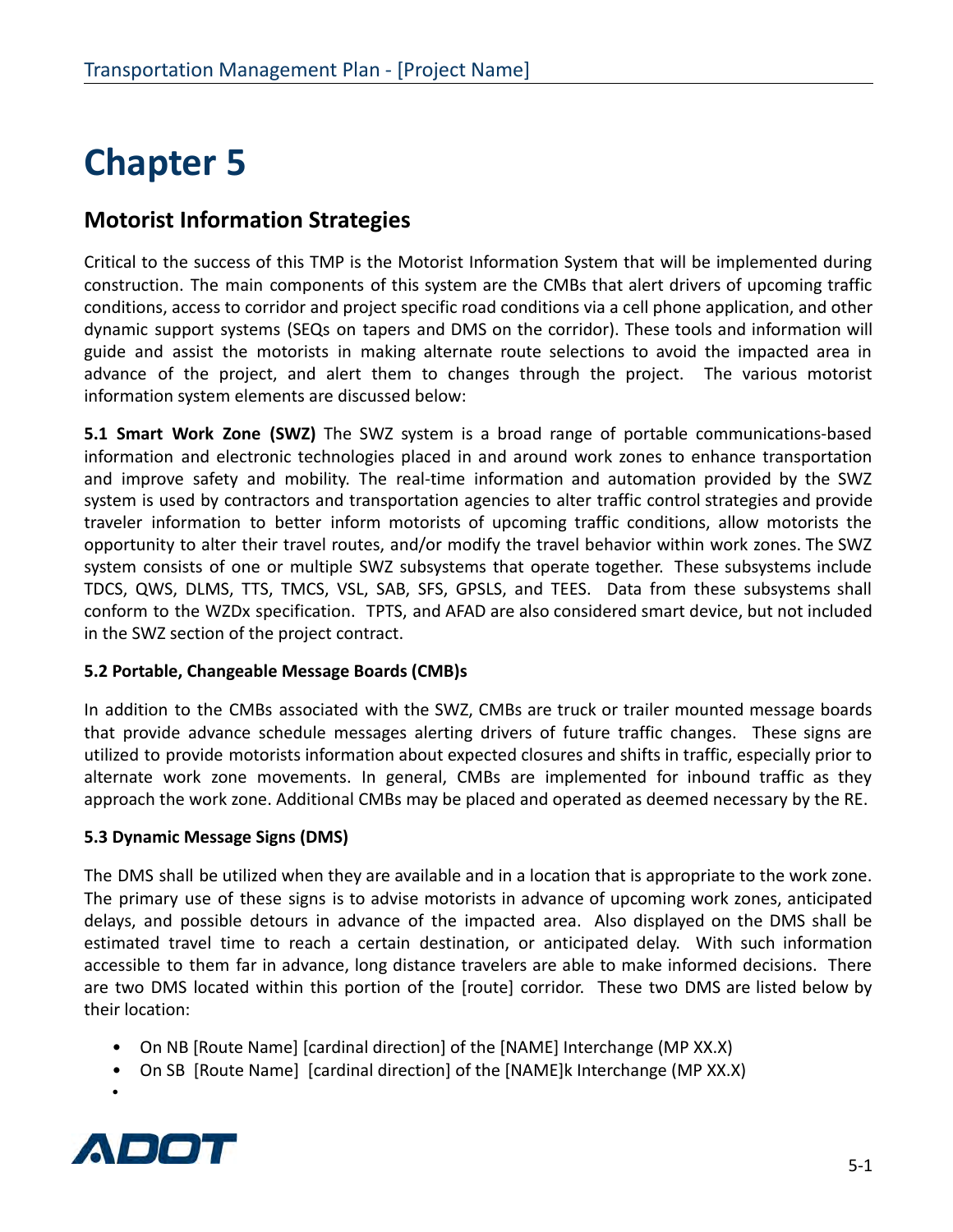Optional: As a result of the stakeholder meeting between FHWA, ADOT, and [municipality], the [municipality] will assist ADOT by modifying their messages on their DMS system. The contact information for [municipality] is provided in Appendix A.

#### **5.4 Ground Mounted Signs**

Warning signs shall augment the maintenance of traffic plans by guiding motorists through various traffic control layouts through the active project limits. An adequate signing scheme has been developed within the construction documents to guide motorists through the various stages of construction. There are also a series of signs established to warn motorists that cannot fit through the construction project, to use an alternative route. The contractor and the RE are responsible to make sure that adequate signage is installed and maintained to guide motorists safely through the project.

#### **5.5 AZ511 Traveler Information System**

Real-time highway conditions are available to motorists by calling the 511 TIS. By dialing 511, the caller has the option to obtain information on any particular route by selecting the route number. This should be utilized for any traffic impact to the roadway facility, including Freeway Closures, Lane Closures, Shoulder Closures, etc.

### **5.6 Sequential Flashing Lights**

Sequential Flashing lights (SEQ) is an award-winning system of sequential lighting that improves safety by alerting drivers to a work zone ahead and helping guide them through one of the least safe transition points: the merge taper. Particularly useful in nighttime work zones, it is a low-cost, high-benefit solution that is easy to understand and deploy.

By flashing a sequential series of lights mounted on work zone channelizers, the system helps direct a driver's attention to the path that is designated through the work zone while producing a demonstrated reduction in vehicle speed. It also promotes a smooth lane merge, where necessary, to enhance safety and traffic flow.

With a low unit cost and simple installation, SEQ is an alternative to Type C lighting that is rapidly gaining popularity among agency users. The system also demonstrates innovation at work on a project—it is a tangible safety improvement that roadway customers can readily appreciate.

#### **5.7 Website**

ADOT's website (www.AZ511.gov) provides travelers and truckers the latest information on the [route] construction projects. The website features links to traffic cameras available at az511.gov, traffic alerts, potential detour routes, informative videos and the latest project news. Additionally this project has a dedicated web page available to notify the public of upcoming delays and detours:

http://www…*[complete with project web address]*

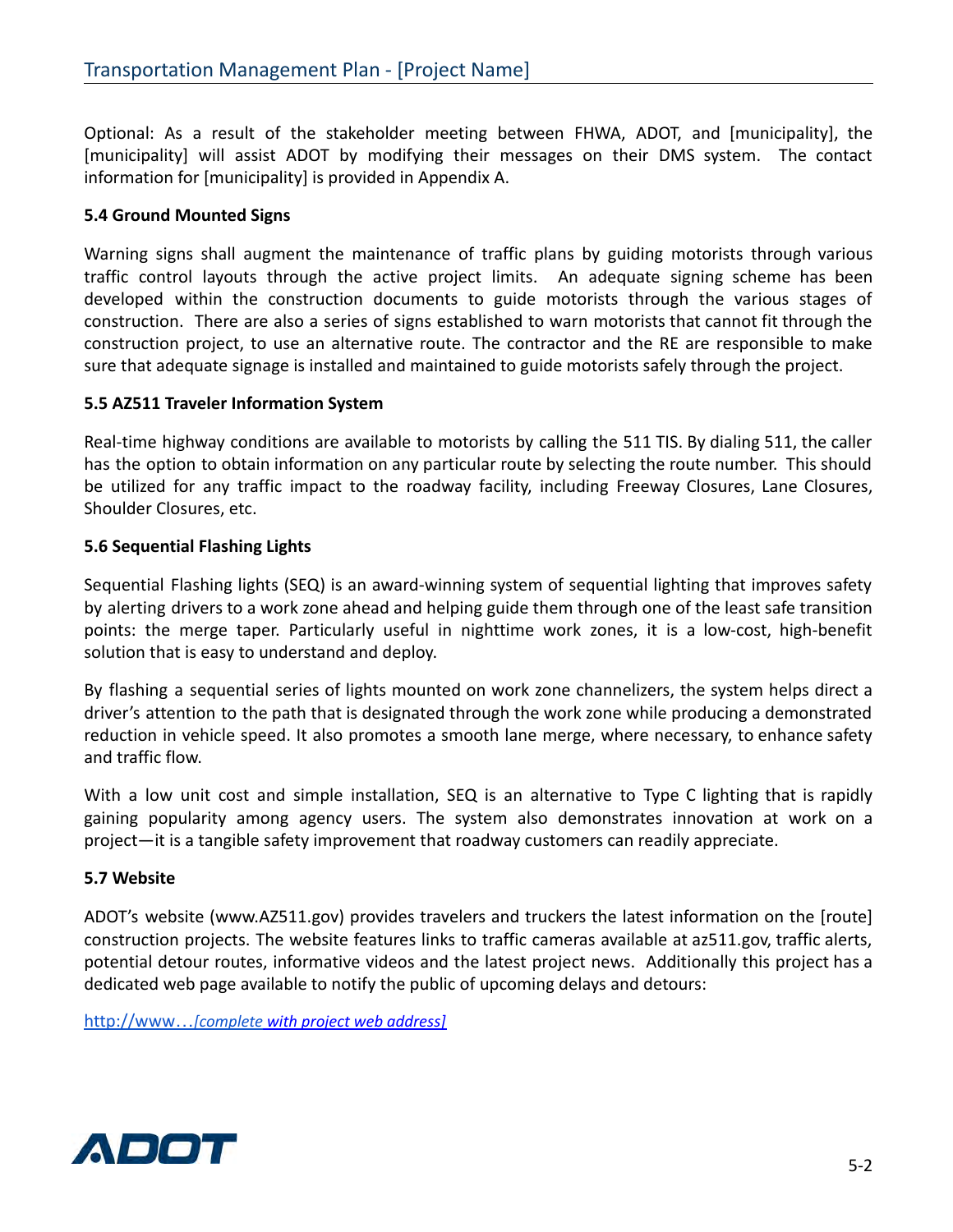#### **5.8 Freight Transportation Information**

The work zone information may include, but is not limited to, truck restrictions, traffic impacts, detours, occurrence of incidents, planned closures, etc. Such information is disseminated to central locations via fax, or email distribution to trucking companies. Further elements of the Motorist Information System are referenced in the Communications Plan, as described in Chapter 11. ADOT Enforcement and Compliance Division (ECD) is a good resource

#### **5.9 Mobile Device Application**

The mobile device, such as a smartphone or tablet, application (app) is a downloadable, free application to the public to download and for use on Apple and Android mobile devices. The purpose of the app is to convey corridor information (delays, restrictions, and closures) to motorists prior to reaching the corridor. ADOT will provide personnel to set up and maintain the app and to keep the information provided on the application up-to-date with the construction activities. The contractor shall coordinate the information provided to ACT to insure there is consistent information and no conflicts in the information provided. The proposed information provided shall be approved by the RE prior to providing it to the ACT. The frequency of updates to be provided shall be as directed by the Engineer. Updates occur prior to construction activities that cause delays or impact the flow of traffic through the construction zone. The information provided by the application should be included in the contract documents. This information could include, but is not limited to travel time, detour routes, lane closures, etc. The contractor shall ensure that the application is active and broadcasting the appropriate information by checking at least once a week.

#### **5.10 Public Involvement Plan**

Implement the components of the project Public Involvement Plan (PIP) in accordance with ADOT best practices for communication and community relations prior to and during construction. The project hotline number should be included in all public notifications. Outreach to public transportation is an important aspect to the traveling public, as significant or unforeseen closures could greatly impact travel times and delays affecting connections and scheduling. ACT will initiate a reassessment of stakeholders and community makeup prior to finalization of the PIP. The PIP also includes the Public Information Campaign, see Chapter 11 for more information.

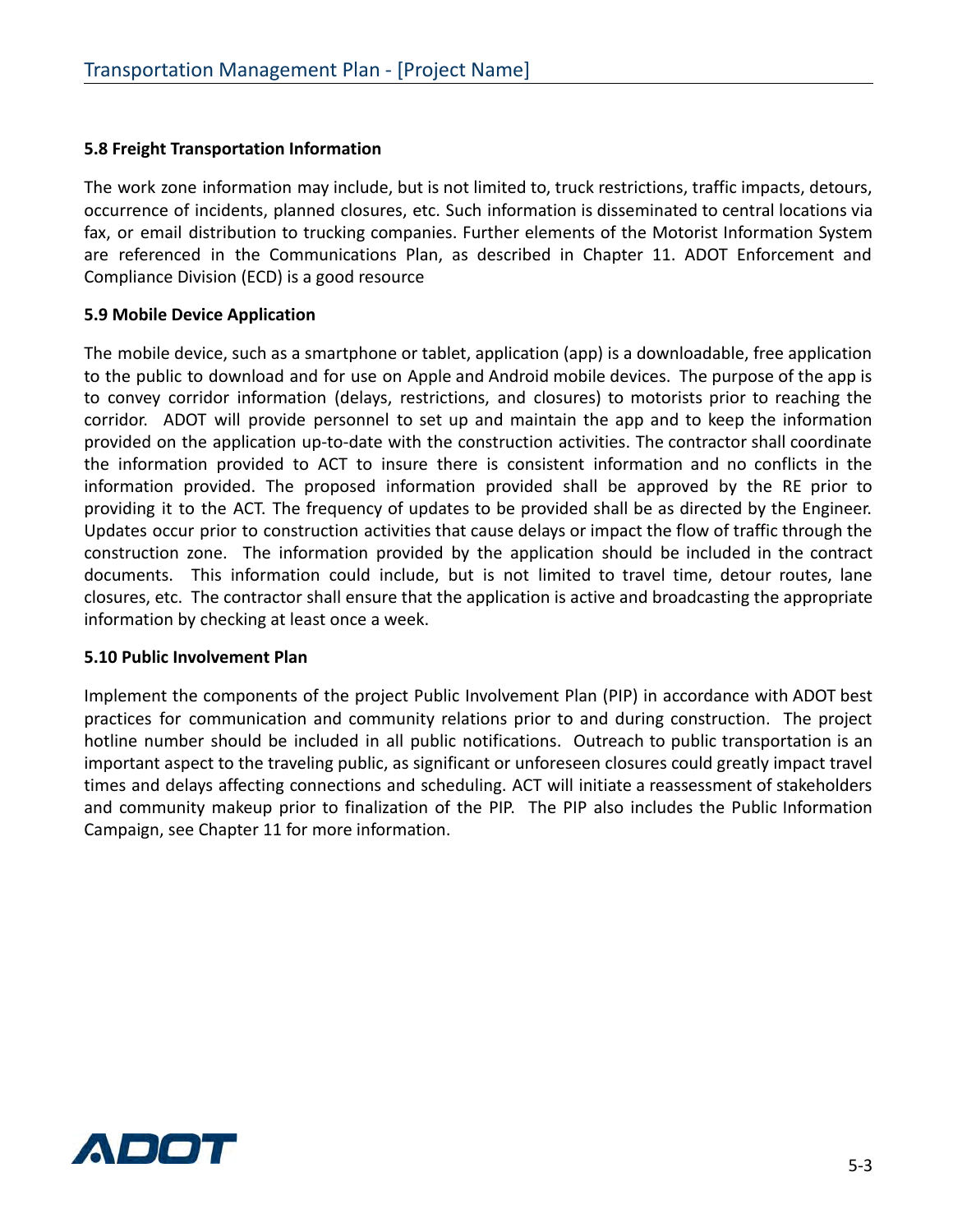### **Traffic Incident Management and Enforcement Strategies**

Traffic Incident Management is a planned and coordinated program process to detect, respond to, and remove traffic incidents and restore traffic capacity as safely and quickly as possible. TIM consists of a planned and coordinated multi-disciplinary process to detect, respond to, and clear traffic incidents so that traffic flow may be restored as safely and quickly as possible. Effective TIM reduces the duration and impacts of traffic incidents and improves the safety of motorists, crash victims and emergency responders.This coordinated process involves a number of public and private sector partners, including:

- Law Enforcement
- Fire and Rescue
- Emergency Medical Services
- Transportation
- Public Safety Communications
- Emergency Management
- Towing and Recovery
- Hazardous Materials Contractors
- Traffic Information Media

On highways under construction, incidents and vehicular breakdowns can compound an already congested highway. In order to minimize the impacts of these events, this TMP incorporates a TIM element. This element aims to reduce the effects of incidents or vehicular breakdowns on the flow of traffic. The following incident management elements will be utilized:

#### **6.1 Access of Emergency Services**

In the event that an emergency vehicle must access a particular segment of the construction zone, every effort must be made by the contractor and RE to facilitate the safe access of such vehicles. The current Emergency Vehicle Access Plan (EVAP) in accordance with ARS 28-652 has been prepared for the anticipated construction phasing, and is shown as Appendix E. The EVAP shall be developed separately from the Safety Plan as specified in Section 107.08 of the Standard Specifications. Once the RE approves the EVAP it should then be incorporated into Appendix E. The EVAP should be developed in consultation with project area law enforcement and emergency responders.

The EVAP is intended to pre-plan actions prior to an emergency event and how the contractor and project staff coordinate with emergency response units. The EVAP shall evaluate typical conditions at various locations throughout the project during each construction phase and be implemented throughout construction. The EVAP shall include the following, but not limited to, an emergency contact list, emergency vehicles access to and from all areas of work, and traffic control coordination during an emergency event. An emergency event is defined as an incident that requires an emergency vehicle to respond. If the contractor identifies a condition within the project limits during construction that emergency access cannot be provided from the mainline, an alternative access route shall be identified.

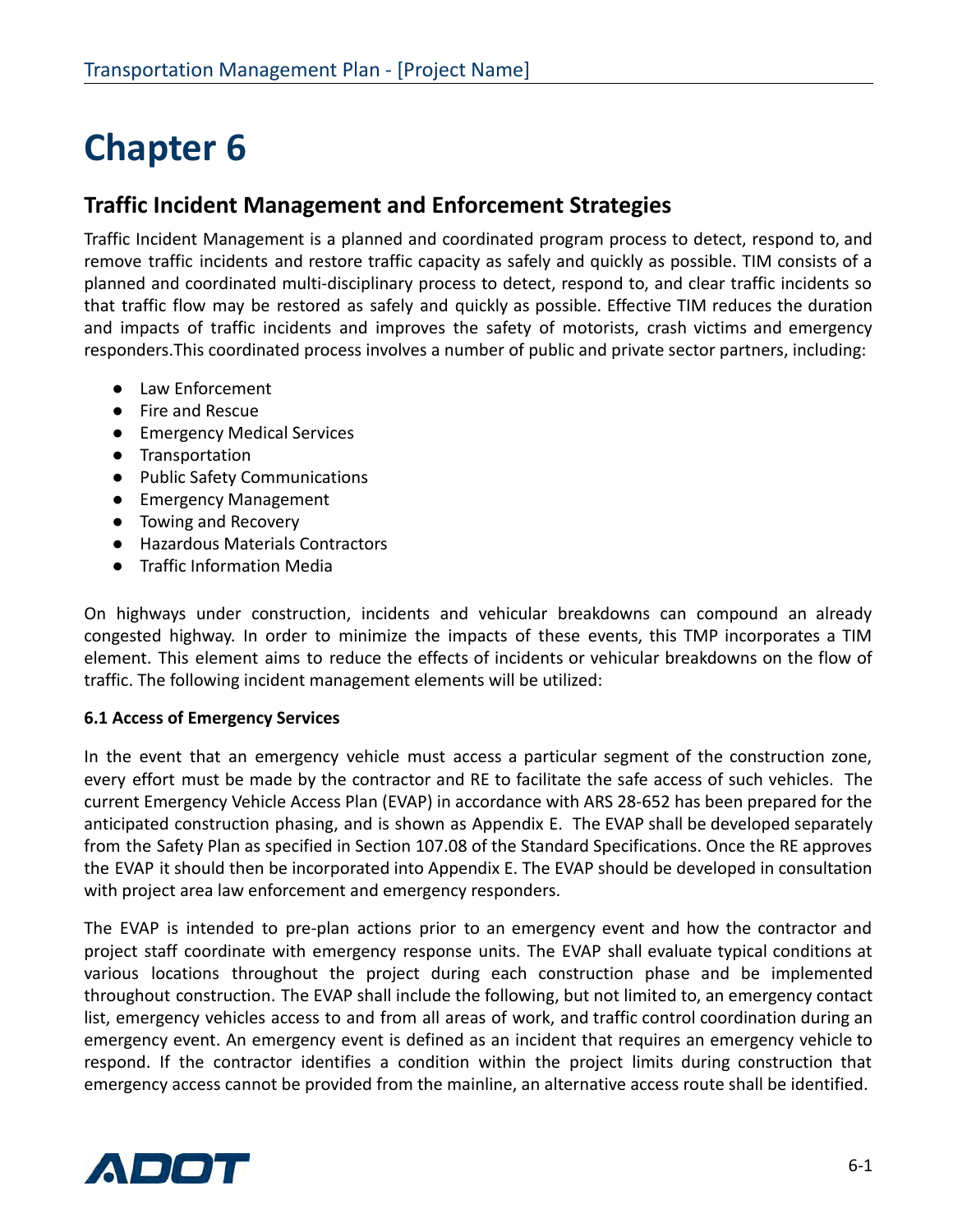The contractor shall submit the EVAP at the preconstruction conference to the RE for approval. The RE will review the EVAP within 15 working days and identify any additional items to be included. The contractor shall then modify the EVAP, if necessary, for re-submittal to the RE within five working days. The contractor shall review the approved EVAP with all staff and subcontractors designated as Project Manager, Superintendent, Foreman, and any other staff that may be in a responsible charge on the project. Each person shall be familiar with the approved EVAP and their responsibilities during an emergency event. The contractor shall not commence work until the EVAP has been approved, unless authorized by the RE.

The approved EVAP shall be communicated to project area law enforcement and emergency responders by electronic mail, fax or other effective means 14 calendar days prior to implementation by the contractor. The contractor and RE should also facilitate a meeting with emergency responders to review every new EVAP that is implemented. See section 8.1 for additional guidance on conducting these meetings.

### **6.2 Traffic Operations Center (TOC)**

The ADOT TOC will coordinate and manage road-user information. Proper messaging shall be displayed on the DMS to inform motorists of incidents and to provide useful information on alternate routes. Close coordination between ADOT TOC, the contractor, and RE is critical to allow quick response to incidents and disseminate information when needed to key operational stakeholders. The TOC Manager will also coordinate with adjoining municipalities for the use of their respective fixed DMS.

### **6.3 Emergency Response Team (ERT)**

The ERT is composed of members from ADOT and the contractor that deal with emergency vehicle access or broken-down vehicles within the project limits. If shoulders are narrowed or closed within the work zone, a broken-down vehicle has the potential to completely block a lane(s) of traffic and completely shut down the roadway. In the event that emergency vehicles need through access to the site, the ERT implements the EVAP.

#### **6.4 Enhanced Enforcement**

DPS officers or local enforcement officers are utilized during construction to improve the safety of construction work crews and the motoring public. The types of enhanced enforcement that DPS provides include roving or stationary patrol vehicles for speed enforcement, queue control, and monitoring of traffic control devices. DPS officers may also be utilized for traffic control assignments and provide any needed emergency response support services. Due to the high traffic volumes on [route], enhanced enforcement is needed.

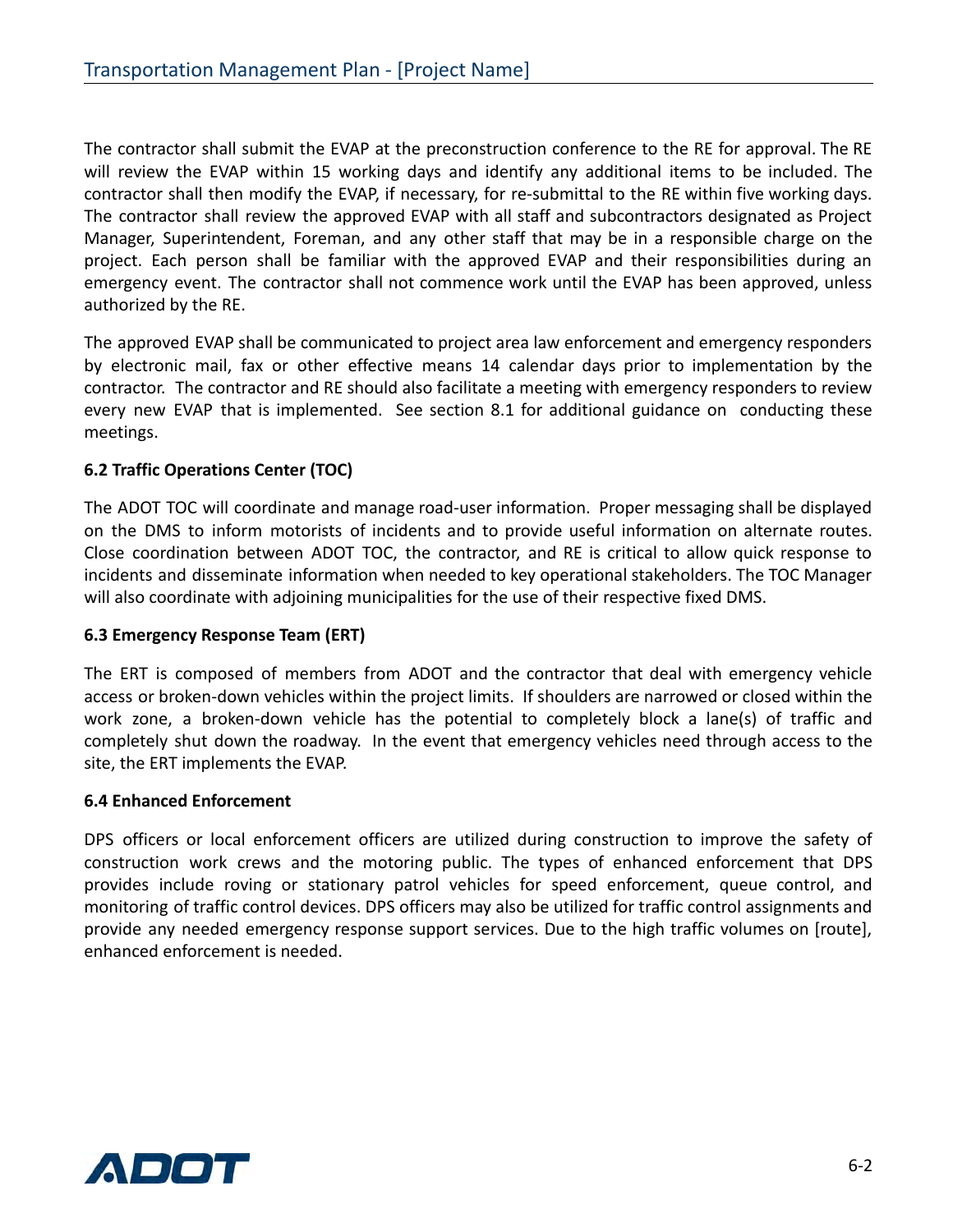### **Construction TMP Strategies**

Construction TMP strategies are measures that are included in the plans and specifications and performed by the contractor during construction. The objectives of construction TMP strategies are to reduce construction time, minimize traffic disruptions, and avoid potential safety issues during construction. The construction sequencing and traffic control plans, commonly referred to as the Maintenance of Traffic (MOT), that were developed for the project shall be used as the anticipated construction strategy for the project. The contractor may develop their own strategy that differs from the plans with the approval of the RE. The construction sequencing plans and traffic control plans are shown in Exhibits [X] and [Y] respectively.

The following construction TMP strategies apply:

#### **7.1 Lane Restrictions**

The existing [route] facility is a #-lane facility, with # lanes in each direction. Allowable lane restrictions are identified in Section 104.04 Maintenance and Protection of Traffic. Lane restrictions are used to minimize traffic impacts and the contractor is discouraged from closing all of the lanes of this facility.

#### **7.2 Project Coordination**

Coordination with other highway projects, specifically improvements or inspections to other bridges in the corridor, as well as non-highway related projects, is critical in minimizing traffic disruptions. Coordination involves scheduling projects within a corridor to ensure that adequate capacity remains available to accommodate the anticipated travel demand within the corridor by not implementing work zones on parallel roadways, or on detours concurrently. At a minimum, care should be taken in the timing of lane closures to ensure that all projects are coordinated during construction to minimize any interference among the various projects and compounding the effects on the motoring public. Prominent projects with known significant impacts have been cited in the Special Provisions.

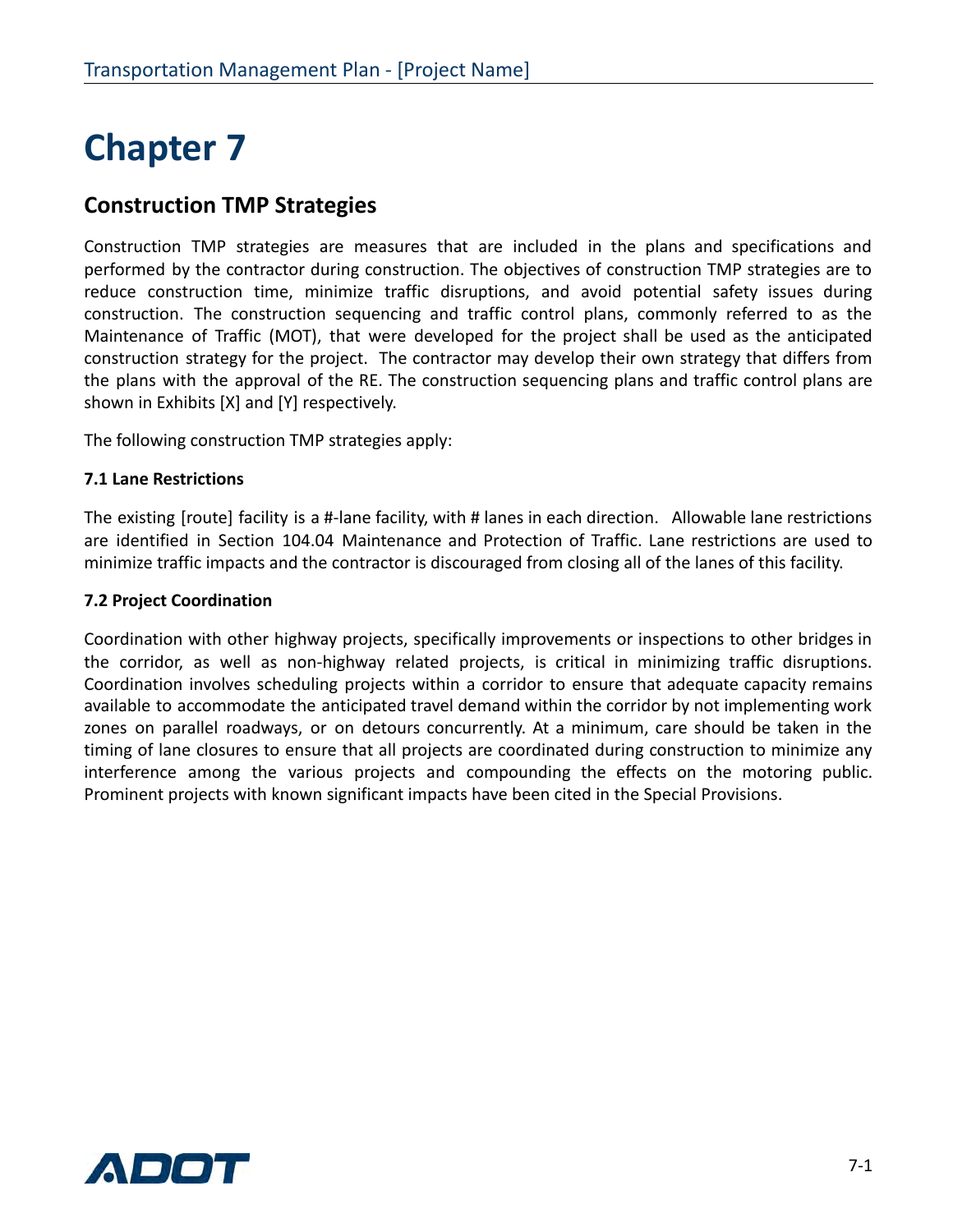### **Stakeholder Coordination**

Further transportation management measures may be implemented, should unusual and unplanned circumstances warrant. These will be determined on an individual, day-to-day basis. The CAT will continuously monitor the project to ensure the safe and efficient movement of traffic.

### **8.1 Team Meeting**

One of the primary roles of the CAT is to facilitate the coordination and communication among stakeholders during construction. The CAT is comprised of members from both ADOT and organizations outside of ADOT. The primary focus of the team is to develop a communication plan that identifies all the possible risks that may arise during construction. With each risk identified, the team identifies an action plan to inform the impacted stakeholders and develop a Communication Plan to resolve the issue. The Communication Plan includes a decision tree with clearly defined lines of communication and responsibilities. The CAT continuously monitors the project to ensure the safe and efficient movement of traffic throughout the execution of the project. At a minimum, 14 calendar days prior to any major stage change, a meeting should be called to discuss issues pertaining to the stage. Issues on hand may be, but not limited to the following:

- Messages to be displayed
- Police or DPS deployment
- Flagger deployment
- Signs to be used
- Identifying closures of lanes, ramps, or connectors
- Review of the Traffic Control Plans
- Modifications to the Detour Plans
- Development of an Emergency Vehicle Access Plan
- Roles and interaction between:

| o ACT    | o TOC |
|----------|-------|
| o CTCPOC | o ERT |

See Exhibit [Z] for the list of CAT members and the respective unit and organization that they represent.

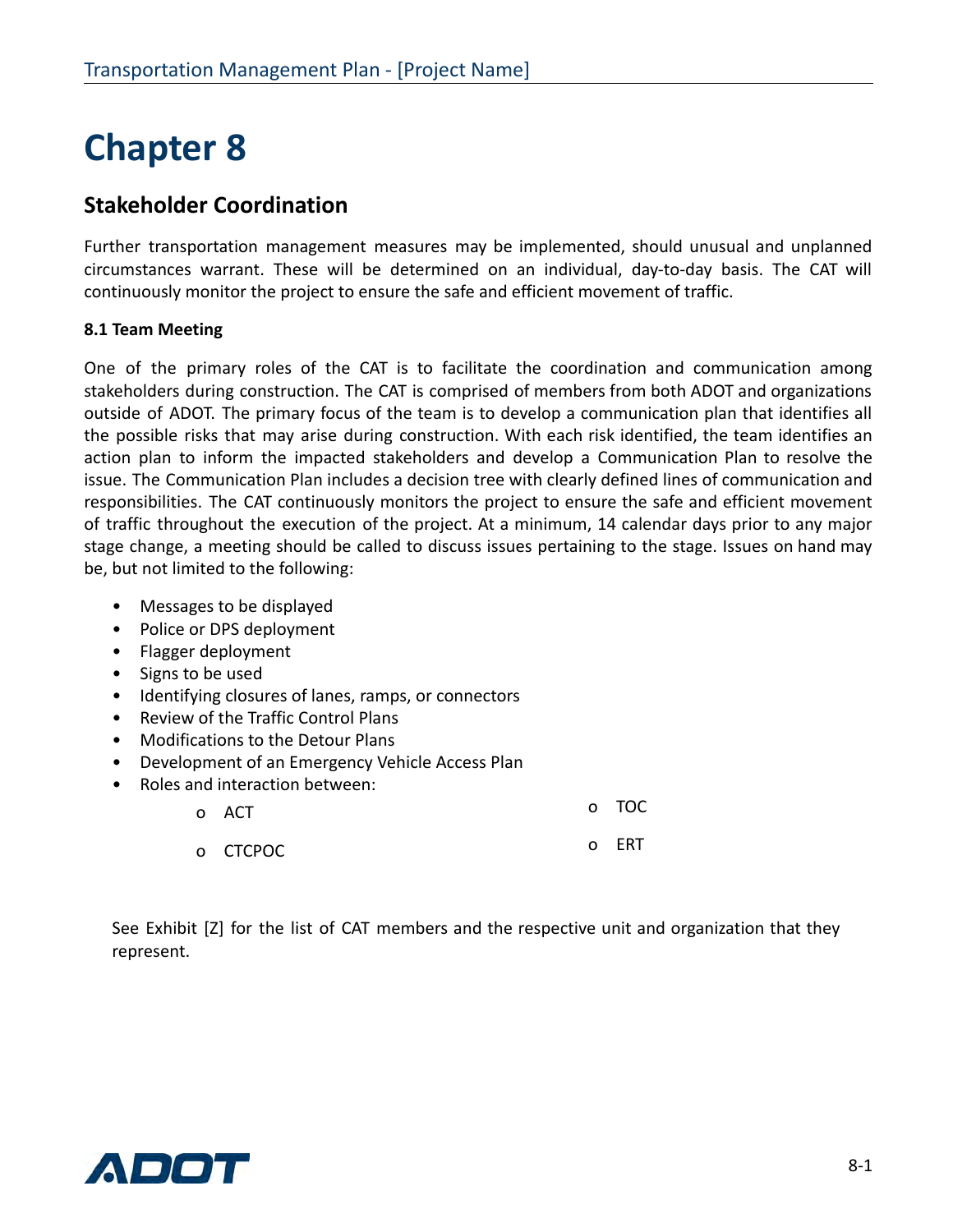### **Corridor/Network Management Strategies**

These strategies intend to optimize traffic flow through the work zone corridor and adjacent roadways using various traffic operations techniques and technologies.

### **9.1 TMP Effectiveness Monitoring**

If directed by the DE or RTE, the TOC will collect and analyze non-recurring congestion data, using either tachometer runs, or using third party data in combination with the SWZ data.

To gather data using a tachometer, collect the following data during the morning and evening peak periods on a Tuesday, Wednesday, or Thursday on the highway corridors approaching the project area during construction. Each "tach-run" involves a two-car team, using the "floating car" method. The cars are separated by 15 minutes as they follow one another along the corridor. The process is repeated several times during the course of the peak period. Non-recurring congestion determined from the "tach-run" data will be analyzed according to its magnitude, time, and space distribution.

The total vehicle-hours of congestion are converted into congestion measuring parameters of congested lane-miles, congestion duration, average speeds, user delay, and user delay cost. These congestion characteristics can then be compared with the pre-construction condition.

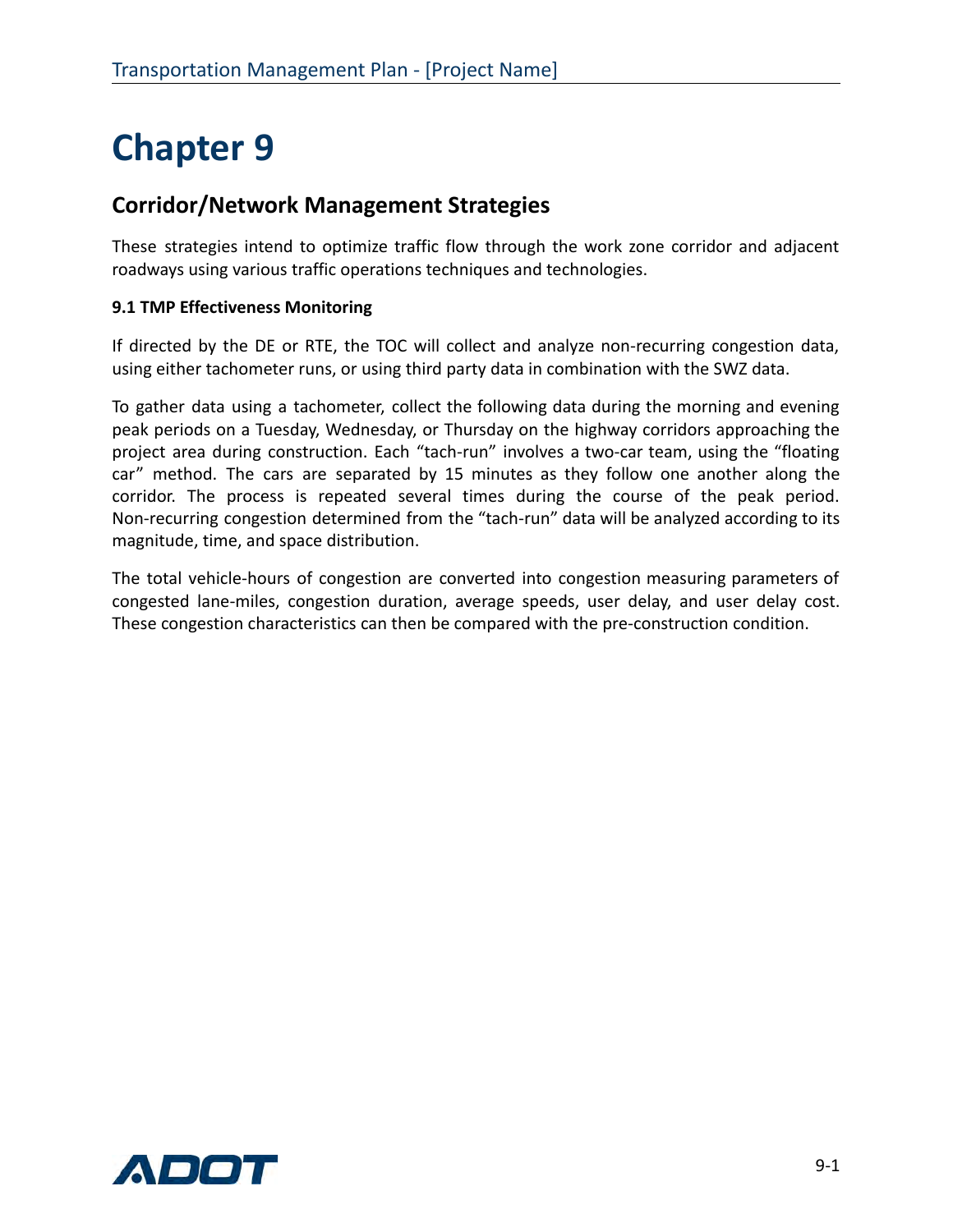### **Alternate Route Strategies**

### **10.1 Detours**

There are no full closures planned at this time. For partial lane closures, the contractor shall abide by the specifications established in the project Special Provisions.

There is an alternative route available to smaller vehicles to use (there are weight restrictions on some of the structures on this route). For sensitivity reasons, that route is not formally published on the corridor, but is well known by locals. Transportation officials that work and permit oversized and restricted loads know what cannot be used. It may be used by emergency services.

In the event of an unforeseen closure, the alternative route is as shown in Exhibit [W]. The detour signs necessary to use this alternative route shall be maintained by the Contractor through the duration of this project. At the end of work, the signs shall be removed.

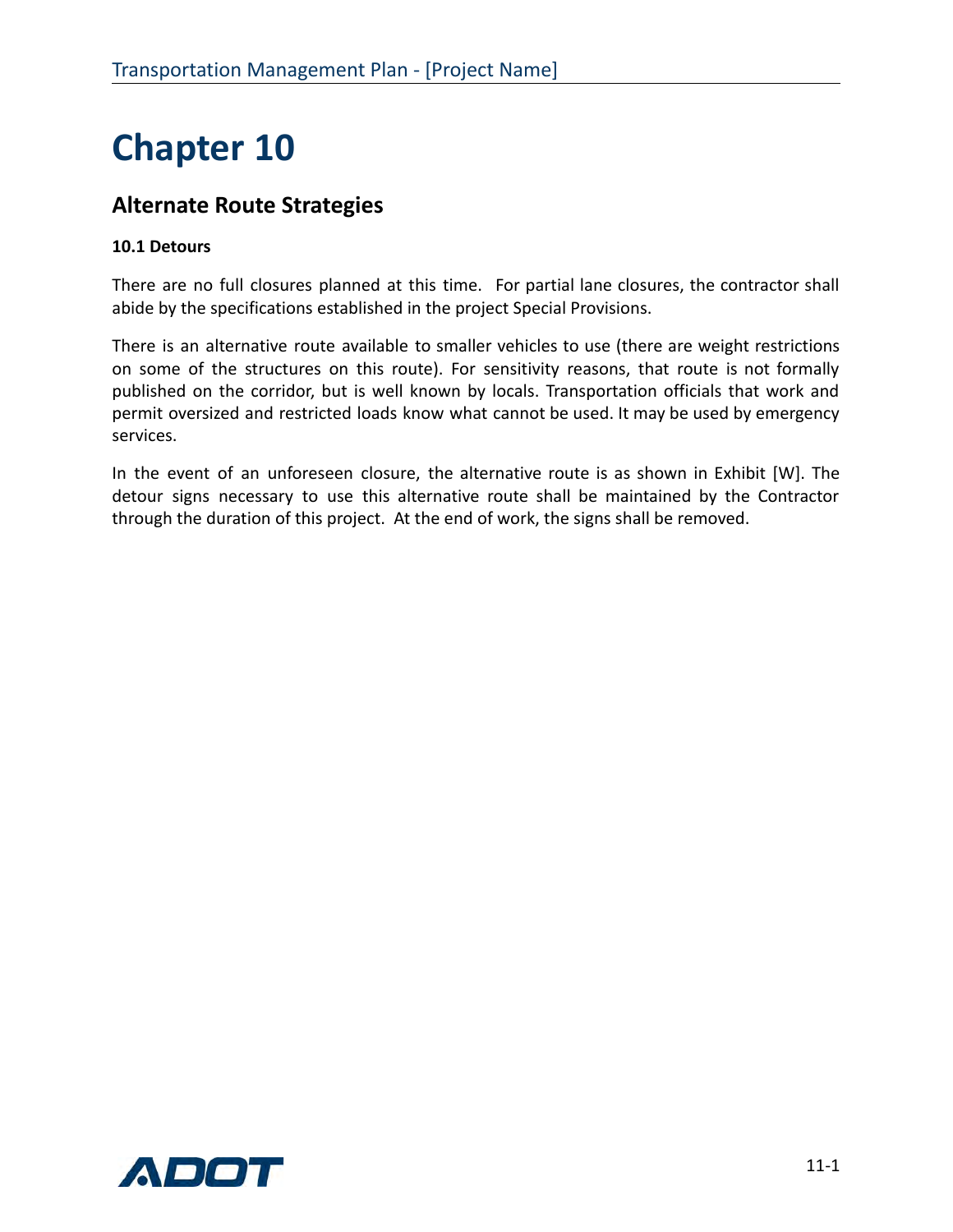### **Public Information Campaign**

Public information is a vital component of this TMP. The objective of the public information campaign is to create awareness of the project and disseminate timely information related to construction activities and traffic impacts to the public and local business communities. The campaign includes targeted messages and customized information for the following key target audiences:

- General Public
- Businesses
- Local Government Officials and Staff
- Community Organizations and Stakeholders
- Emergency Service Providers
- Trucking/freight/shuttle service companies
- Media
- Internal ADOT employees and divisions

The information campaign for this project consists of various strategic tactics over the construction period. Additional details about the campaign and the strategies for each of the market segments that were previously identified are available in the Communications Plan, which can be found in Exhibit B of this TMP. Some of the elements of the campaign include, but are not limited to:

#### **11.1 Printed Communications Materials**

Printed information about the project will be distributed to the public and stakeholders. General information about the project, traffic alerts, fact sheets, project maps, lane closure announcements, and other information will be distributed to each of the target audiences listed above through mailings, media outlets, public meetings, special events, and other available distribution channels.

#### **11.2 Press Releases**

Information about upcoming traffic impacts, detours and construction milestones will be regularly issued to the local media so that they can publicize the information to the public. The recipients of the press releases include local radio, TV, newspapers, publications and websites. A complete list of the media that will be receiving regular press releases about this project can be found in the Communications Plan.

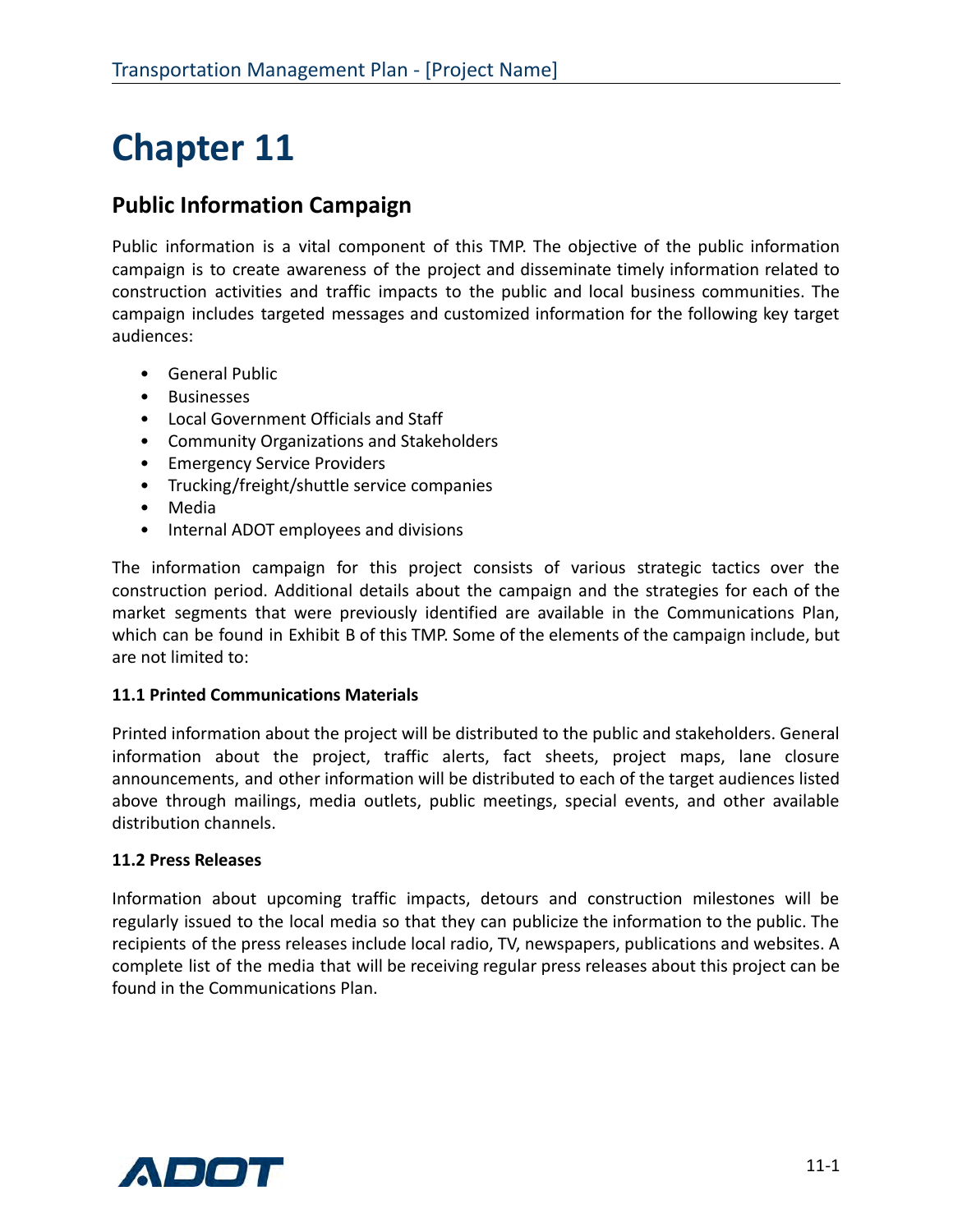#### **11.3 Project Hotline and Public Feedback**

Although not initially envisioned as necessary, ADOT could quickly implement a project hotline during the project to allow the public to contact ADOT for inquiries, questions, concerns, and comments. This has been done successfully on other projects. A toll-free hotline could be staffed during regular business hours (8 a.m. – 4 p.m., Monday – Friday). Callers could leave voice messages 24 hours a day, 7 days a week, which is checked at least twice a day and responses are provided as soon as possible depending on the research time needed.

With no hotline in place, ACT receives public questions and comments related to the construction project and address them in any of the following ways:

- By email: Subscribe(link is external) to receive project updates and traffic alerts.
- By phone: Call the ADOT Bilingual Project Information Line at 855.712.8530.
- Online: Submit a question or comment through the ADOT website. Visit azdot.gov/Contact and then select Projects from the dropdown menu.
- By mail: Write to ADOT Community Relations, 1655 W. Jackson St., MD 126F, Phoenix, AZ 85007

#### **11.4 Electronic Media**

Traffic alerts and project updates will also be distributed to the public and stakeholders through electronic media, including email blasts, web updates, electronic newsletters, and Facebook.

ACT works in collaboration with the RE, TOC, and other key members of the [NAME] District to provide the public with timely information about the project. The RE will keep ACT, TOC, and the DE informed and up to date on the construction progress, delays, closures and other information which may assist them in the performance of their duties.

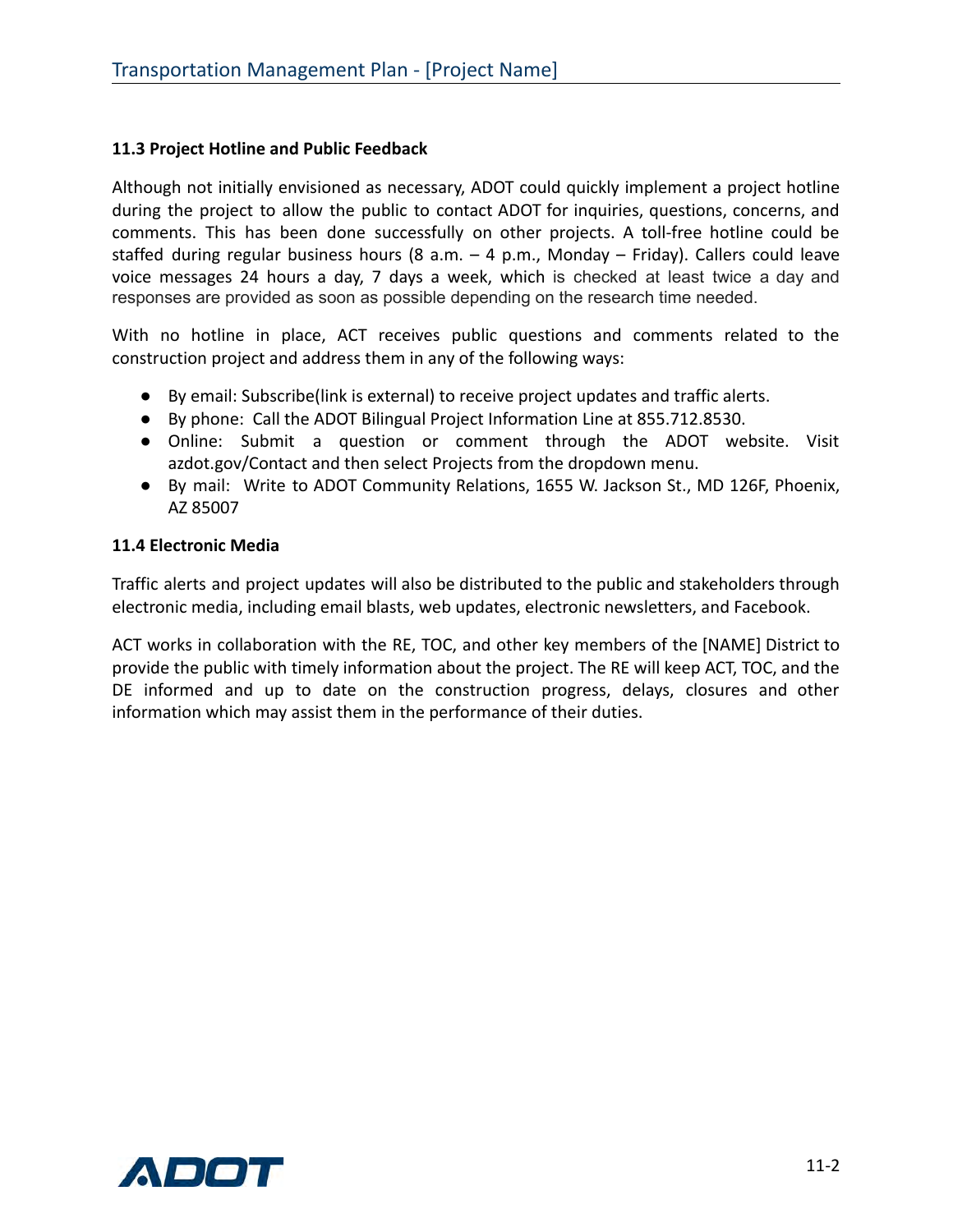### **Contractor & ADOT Traffic Emergency Contingency Plan**

### **12.1 Contractor's Responsibility**

The contractor shall be required to submit a traffic control plan for approval by the RE prior to any lane or ramp closures or the use of any detour plans. The traffic control plan shall contain a detailed contingency plan to ensure opening of the route by the designated time. During construction activities requiring lane or ramp closures, or the use of any detour plans, the contractor shall provide appropriate personnel to monitor activities and make decisions regarding activation of contingency plans.

#### **12.2 Contingency Plans**

The contractor shall provide contingency plans that are approved by the RE and CAT. These plans identify key operational decision points with a timeline listing the expected completion time of each critical path activity. Clearly defined trigger points shall be identified with each critical path activity to establish when the contingency plan is activated.

#### **12.3 Emergency Communication Plan**

A Communication Plan will include a decision tree with clearly defined lines of communication (provided in the section below). The information includes names, telephone numbers and mobile numbers of the contractor's Project Manager, ADOT TOC, RE, ADOT Permit and/or Construction Inspector, DPS Area Commander, and other applicable personnel (local law enforcement or emergency responders (fire/medical)).

#### **12.4 TOC Response Protocol**

The ADOT traffic contingency plan basically follows the TOC major incident response protocol. When a major lane-blocking incident occurs, TOC should receive a report from DPS, ADOT, or the Contractor field personnel.

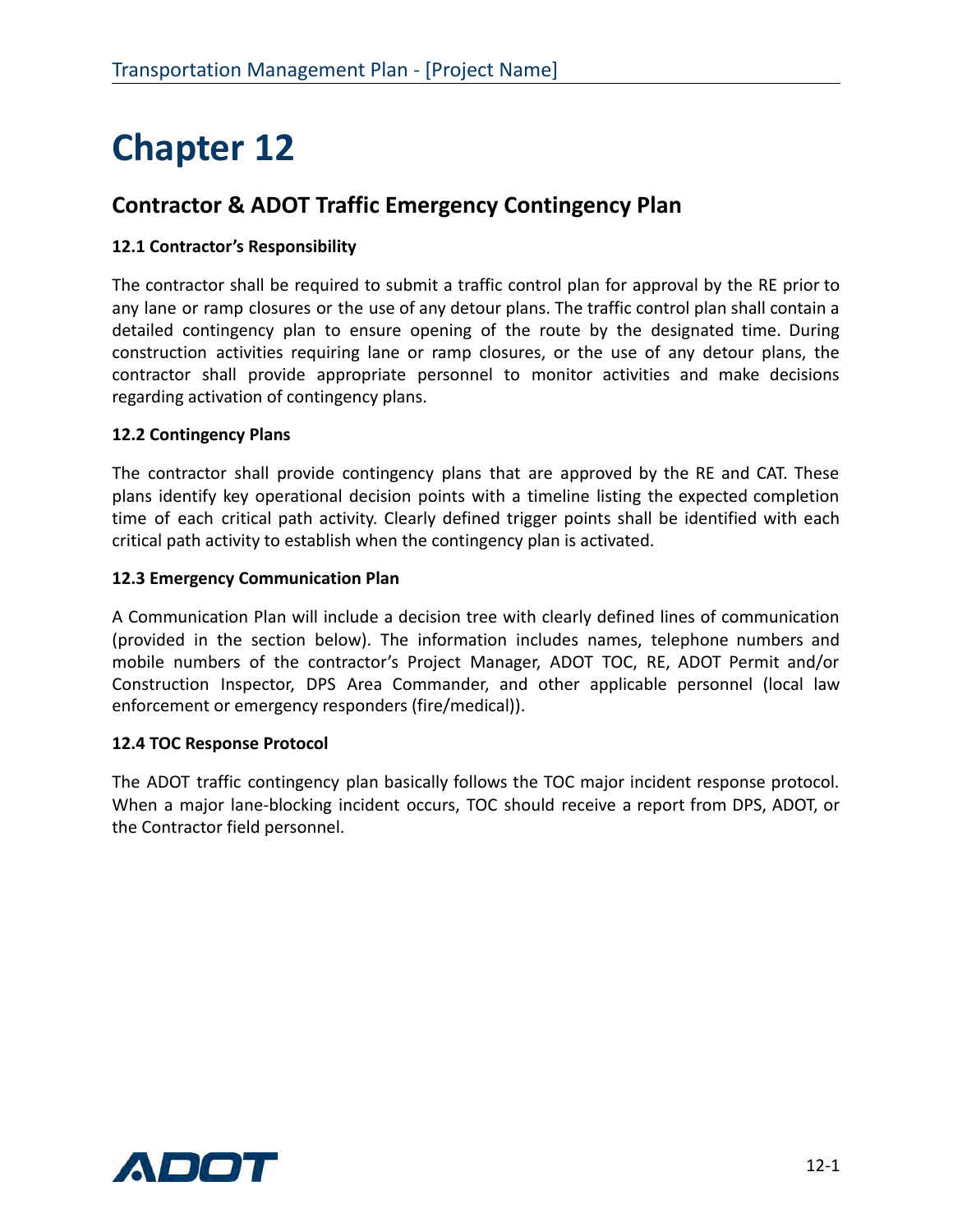**Responsibility, Accountability, Consultation, and Informed (RACI)**

**13.1 TMP RACI Table:**

TMP Responsibility, Accountability, Consultation, and Informed (RACI) Table

|                                                               | <b>Project Development Team</b>                                                                                                                                                                                                                                                                             |                                                                                          |                                      |           |                                 |                                 |                                       |                                                                                                                  |
|---------------------------------------------------------------|-------------------------------------------------------------------------------------------------------------------------------------------------------------------------------------------------------------------------------------------------------------------------------------------------------------|------------------------------------------------------------------------------------------|--------------------------------------|-----------|---------------------------------|---------------------------------|---------------------------------------|------------------------------------------------------------------------------------------------------------------|
| bject Description (or Activity) -<br>as applicable to project | <b>Enforcement+*</b><br>Taw                                                                                                                                                                                                                                                                                 | <b>Management</b><br>Project<br>Group                                                    | <b>Specifications</b><br>Contracts & | Districts | Operations<br>Center<br>Traffic | Engineer<br>Regional<br>Traffic | <b>Communications</b><br>Team<br>ADOT | Traffic Designer                                                                                                 |
|                                                               | * R = Responsible (does the work); A = Accountable (to review/ensure the work is getting done);<br>$C =$ Consulted (for input as needed); $I =$ Informed (as needed, is kept in the loop on progress)<br>** Law Enforcement could be DPS, ECD, or local (City or County) uniformed law enforcement officers |                                                                                          |                                      |           |                                 |                                 |                                       |                                                                                                                  |
| Task                                                          |                                                                                                                                                                                                                                                                                                             |                                                                                          |                                      |           |                                 |                                 |                                       |                                                                                                                  |
| Define as "Significant" for WZSM                              |                                                                                                                                                                                                                                                                                                             | A                                                                                        |                                      |           |                                 | $R^*$                           |                                       | C                                                                                                                |
| <b>Traffic Control Plans</b>                                  | c                                                                                                                                                                                                                                                                                                           | A                                                                                        |                                      |           | C                               | ċ                               |                                       | R                                                                                                                |
| <b>Emergency Vehicle Access Plan.</b>                         | с                                                                                                                                                                                                                                                                                                           | A                                                                                        |                                      | ъr        | C                               | c                               |                                       | R                                                                                                                |
| <b>TMP Template</b>                                           |                                                                                                                                                                                                                                                                                                             | А                                                                                        |                                      |           | C                               | C                               |                                       | R                                                                                                                |
| <b>TMP Specification</b>                                      |                                                                                                                                                                                                                                                                                                             | А                                                                                        | R                                    |           | C.                              | C                               |                                       | Ċ                                                                                                                |
|                                                               |                                                                                                                                                                                                                                                                                                             |                                                                                          |                                      |           |                                 |                                 |                                       |                                                                                                                  |
|                                                               |                                                                                                                                                                                                                                                                                                             | during project scoping, however the District will be responsible at the start of design. |                                      |           |                                 |                                 |                                       | * Projects should be defined as Significant for Work Zone Safety & Mobility by ADOT Multimodal Planning Division |

Table 13.1a TMP RACI Table (Development)

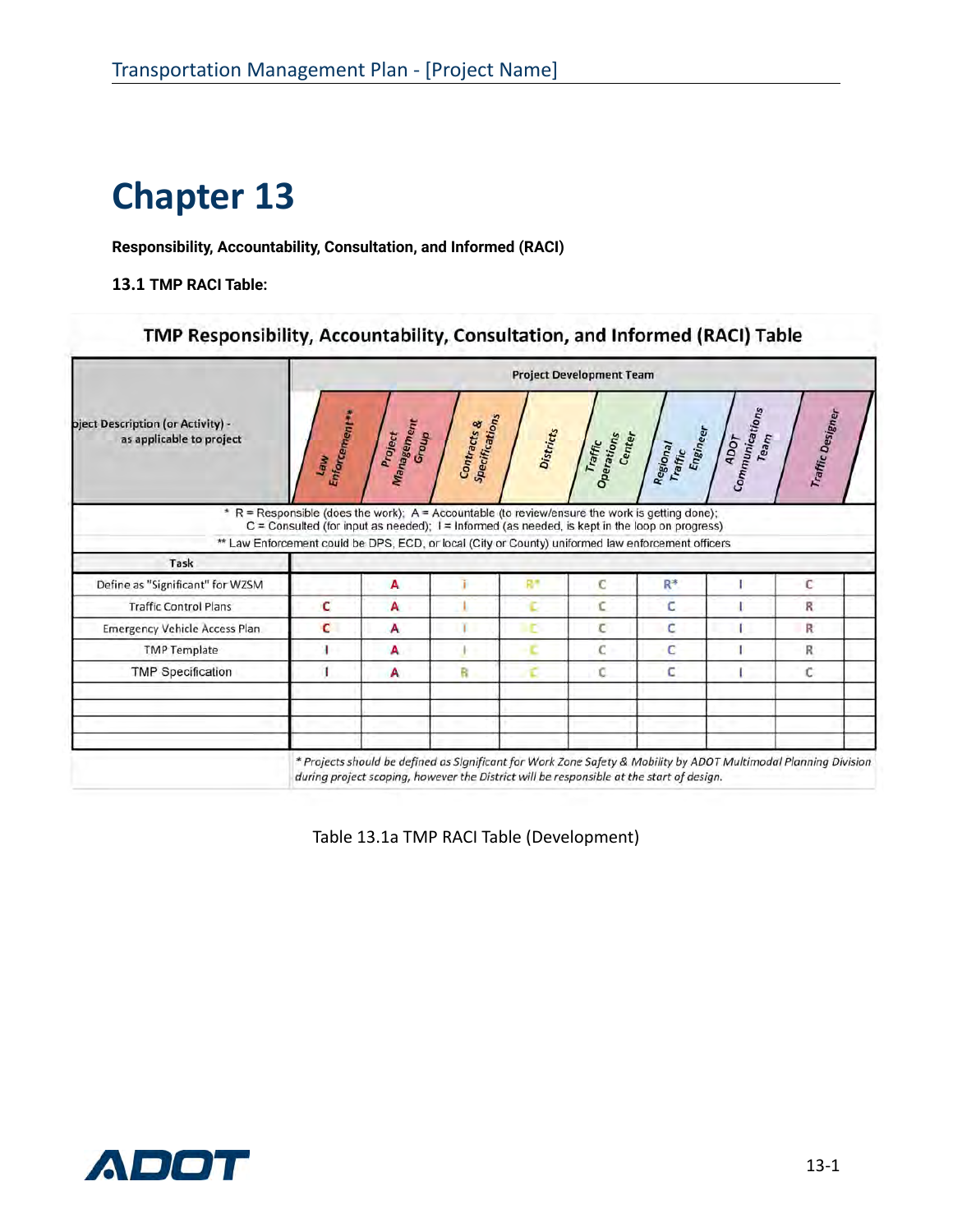| <b>Project Description (or Activity) -</b>                                                         | <b>Construction Advisory Team Roles*</b>                                                           |                   |           |              |              |              |  |
|----------------------------------------------------------------------------------------------------|----------------------------------------------------------------------------------------------------|-------------------|-----------|--------------|--------------|--------------|--|
| as applicable to project                                                                           | Law<br>Enforcement**                                                                               | <b>Contractor</b> | <b>RE</b> | <b>TOC</b>   | <b>RTE</b>   | <b>ACT</b>   |  |
| * R = Responsible (does the work); A = Accountable (to review/ensure the work is getting done);    | $C =$ Consulted (for input as needed); $I =$ Informed (as needed, is kept in the loop on progress) |                   |           |              |              |              |  |
| ** Law Enforcement could be DPS, ECD, or local (City or County) uniformed law enforcement officers |                                                                                                    |                   |           |              |              |              |  |
| <b>Motorist Information Strategies</b>                                                             |                                                                                                    |                   |           | Chapter 5    |              |              |  |
| Smart Work Zone                                                                                    |                                                                                                    | R                 | A         | T            | с            | 1.           |  |
| Changeable Message Board                                                                           |                                                                                                    | R                 | ٨         | ı            | c            |              |  |
| existing fixed overhead digital<br>Dynamic Message Sign                                            |                                                                                                    | с                 | Ä         | R            | ¢            | 1            |  |
| Ground Mounted Signs                                                                               | Г                                                                                                  | R                 | ٨         |              | с            |              |  |
| AZ511 Traveler Information System                                                                  | c                                                                                                  | c                 | ٨         | R            | c            | ı            |  |
| Sequential Flashing Lights                                                                         |                                                                                                    | П                 |           |              | c            |              |  |
| Website                                                                                            | T                                                                                                  | c                 | c         | J.           | c            | $\mathsf{R}$ |  |
| Freight Transportation Information                                                                 | c                                                                                                  | с                 |           | С            | c            | ĸ            |  |
| Mobile Device Application                                                                          | c                                                                                                  | c                 | τ         | ĭ            | c            | R            |  |
| Public Involvement Plan                                                                            | c                                                                                                  | c                 | c         | ĭ            | C            | Ŕ            |  |
| <b>Traffic Incident Management &amp;</b><br><b>Enforcement Strategies</b>                          |                                                                                                    |                   |           | Chapter 6    |              |              |  |
| <b>Access of Emergency Services</b>                                                                | с                                                                                                  | R                 | A         | £            | с            |              |  |
| Traffic Incident Management                                                                        | R                                                                                                  | Ċ                 |           | $\mathbb A$  | $\mathsf{C}$ |              |  |
| Law Enforcement                                                                                    | R                                                                                                  | C                 | ċ         | $\mathbb{A}$ | с            | ٠            |  |
| Emergency vehicle access management and<br>planning                                                | с                                                                                                  | R                 | A         | ε            | с            |              |  |
| <b>Construction TMP Strategies</b>                                                                 |                                                                                                    |                   |           | Chapter 7    |              |              |  |
| Lane Restrictions                                                                                  | L                                                                                                  | R                 | A         | £            | c            | c            |  |
| Project Coordination                                                                               |                                                                                                    | R                 | A         |              | с            | c            |  |
| <b>Stakeholder Coordination</b>                                                                    |                                                                                                    |                   |           | Chapter 8    |              |              |  |
| <b>Team Meeting</b>                                                                                | L                                                                                                  | ٨                 |           |              | c            | Α            |  |
| <b>Corridor/Network Management Strategies</b>                                                      |                                                                                                    |                   |           | Chapter 9    |              |              |  |
| <b>TMP Effectiveness Monitoring</b>                                                                | 1                                                                                                  | Λ                 | R         |              | C            | c            |  |
| <b>Alternate Route Strategies</b>                                                                  |                                                                                                    |                   |           | Chapter 10   |              |              |  |
| Detours                                                                                            | c                                                                                                  | R                 |           | c            | C            | c            |  |
| <b>Public Information Campaign</b>                                                                 |                                                                                                    |                   |           | Chapter 11   |              |              |  |
| Printed Communications Materials                                                                   |                                                                                                    | A                 | ۲C        | L            | L            | $\mathsf R$  |  |
| Press Releases                                                                                     |                                                                                                    | A                 | c         | T            | L            | R.           |  |
| Project Hotline and Public Feedback                                                                |                                                                                                    | A                 | τ         | 1            | L            | Ř.           |  |
| Electronic Media                                                                                   |                                                                                                    | Ā                 | ċ         | Ť            | T            | R            |  |
| <b>Emergency Contingency Plan</b>                                                                  | Chapter 12                                                                                         |                   |           |              |              |              |  |
| Contingency Plans                                                                                  | г                                                                                                  | R.                | ×         | A            | c.           | $\mathsf C$  |  |
| <b>Emergency Communication Plan</b>                                                                | r                                                                                                  | C                 | E         | A-           | c            | R            |  |
| <b>TOC Response Protocol</b>                                                                       | ī                                                                                                  | A                 | Ŵ         | R            | C            | L            |  |

### TMP Responsibility, Accountability, Consultation, and Informed (RACI) Table

Table 13.1a TMP RACI Table (Construction)

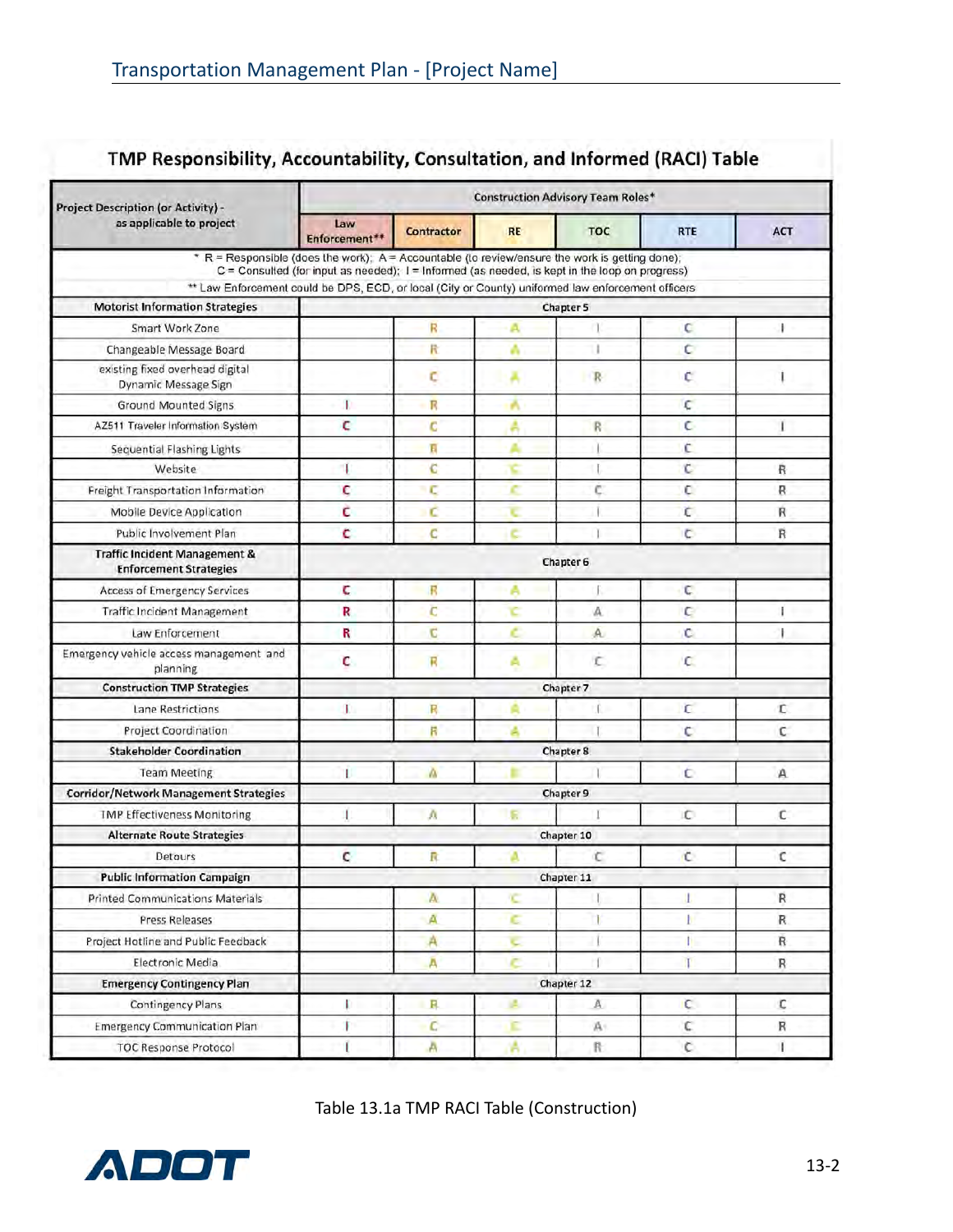## **Appendix A: Emergency Contact List**

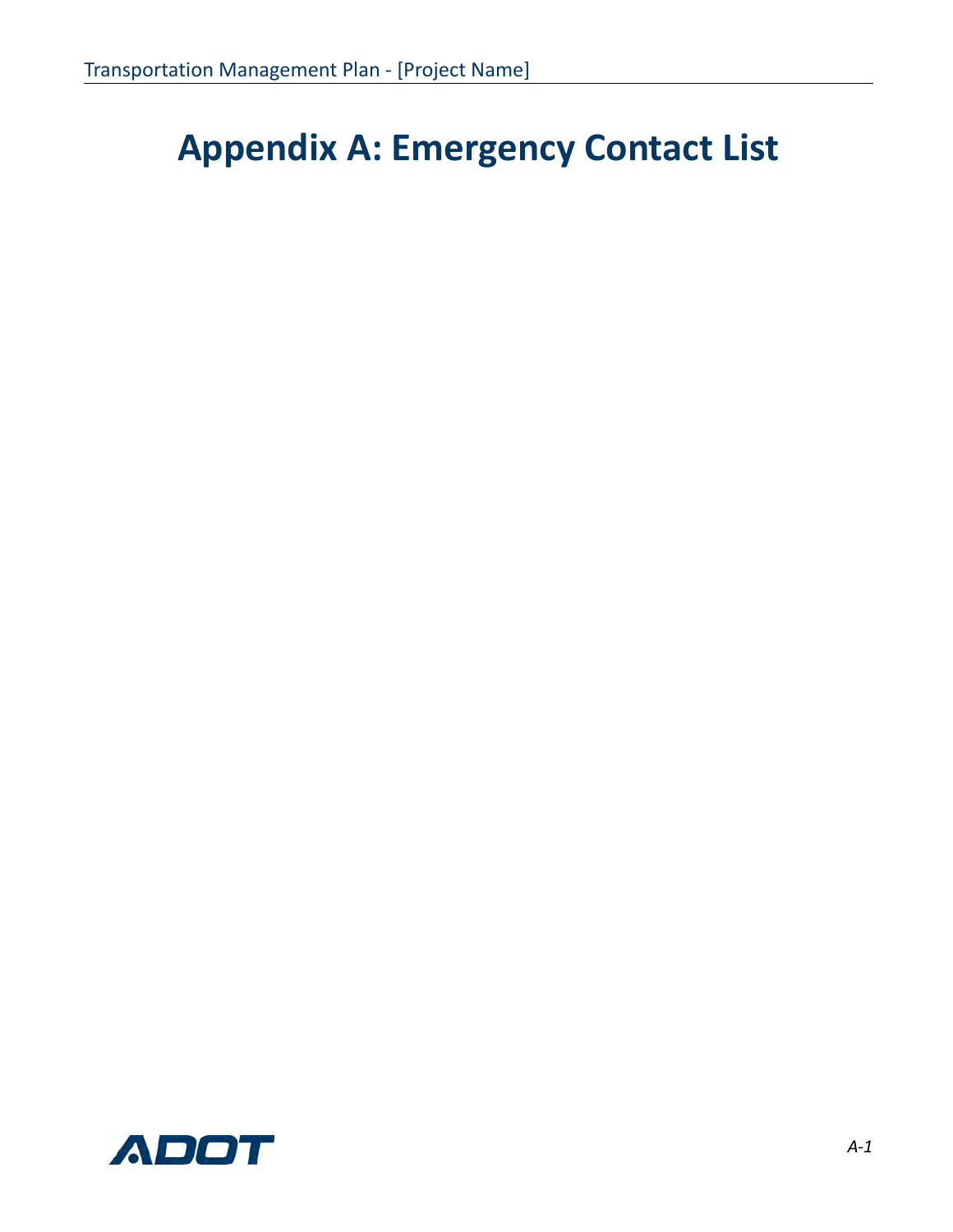## **Appendix B: Response Protocol**

*ADOT inspector or contractor responsibility:*

- Call 911 and report incident
- Notify TOC.
- Notify the RE.
- Not leave post until released.
- Update any events to TOC and RE.
- Document the accident and accident report number.

### *TOC responsibilities:*

- Notify DPS, EMS, and Fire Department if applicable, ADOT Maintenance (first response team) if needed.
- Verify details with DPS unit and ADOT inspector on duty.
- Release a 511 alert and will keep updates.
- Activate the DMS for accident, closure and detour route. (DMS will be deactivated once the roadway re-opens)
- Collaborate with [municipality] counterparts to activate DMS within [municipality], respectively.
- Update any events to RE.
- Document the accident and accident report number.

### *RE responsibilities:*

- Notify the DE if the emergency detour plan would need to be implemented.
- Notify and coordinate with [municipalities] to implement the emergency detour route.
- Notify the ADOT media.
- Notify the DE, Community(s) of [municipalities] when the roadway is reopened.

### *DE responsibilities:*

- Notify ADOT Senior Management (if applicable).
- Notify FHWA (if applicable).
- Notify the adjacent District (if applicable).
- Notify ADOT Senior Management, FHWA, and adjacent District when the roadway is re-opened (if applicable).

### *Uniformed officers (including DPS) responsibilities:*

- Coordinate with RE, and ADOT and contractor project staff throughout incident
- Monitor local streets and roadway closure.
- Notify and update TOC of any changes to the closure.
- Coordinate with ADOT and contractor for clean-up, if HAZMAT is needed.

### *Contractor responsibilities:*

- Set-up and take down traffic control to divert traffic to alternative route (if applicable).
- Update TOC of any changes to the closure.
- Coordinate with DPS for clean-up, if HAZMAT is needed.

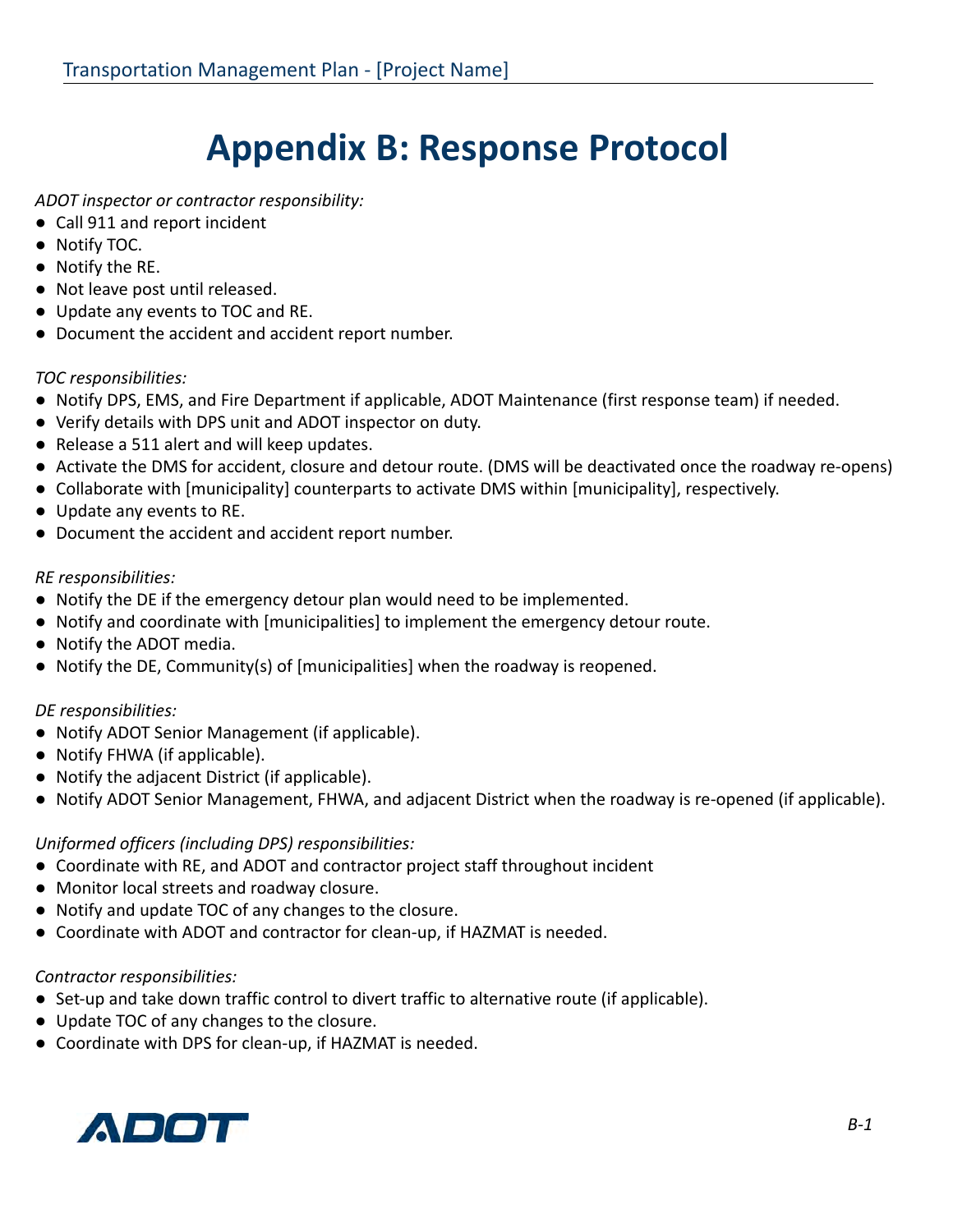## **Appendix C: Traffic Control Plans**

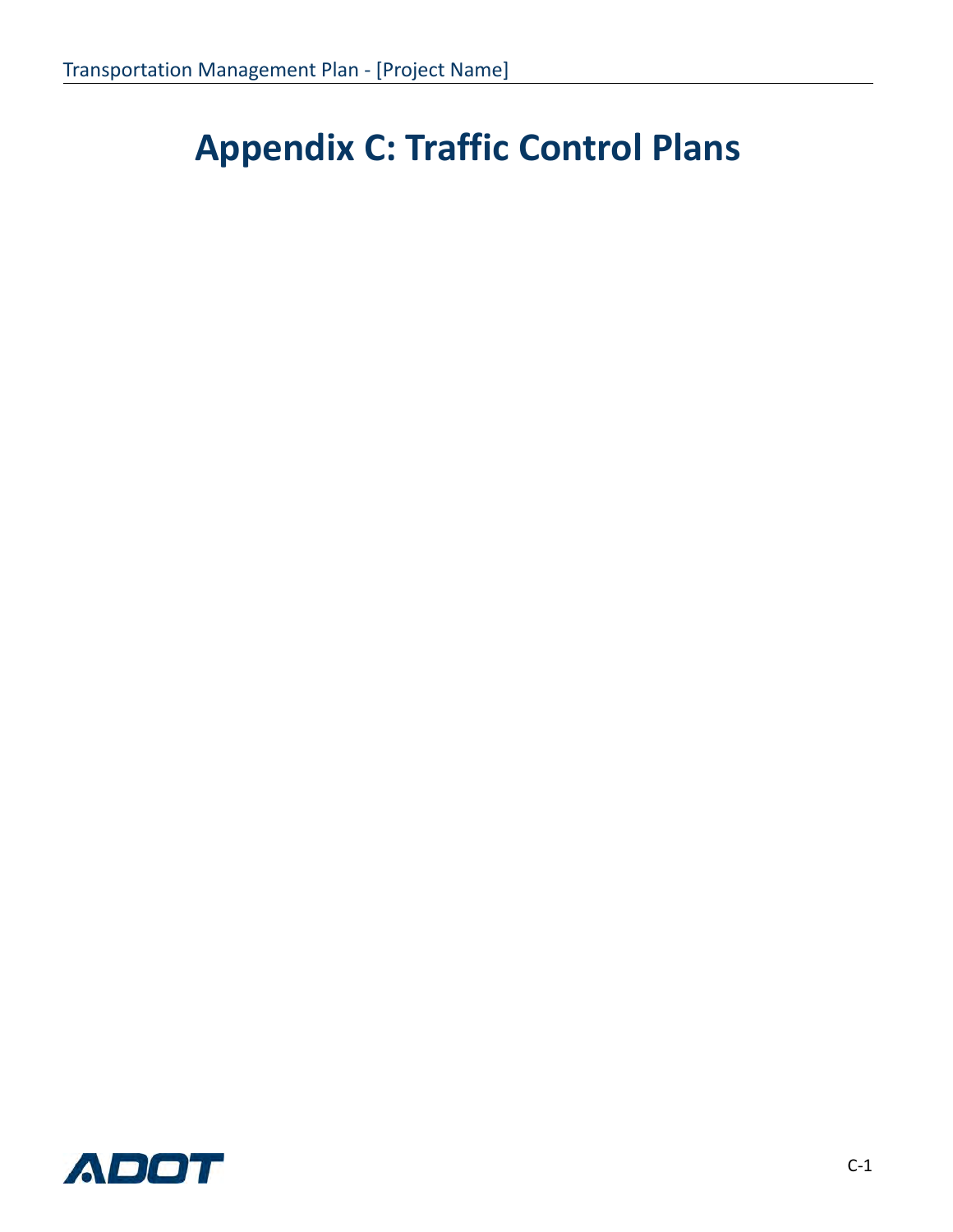## **Appendix D: Emergency Vehicle Access Plans**

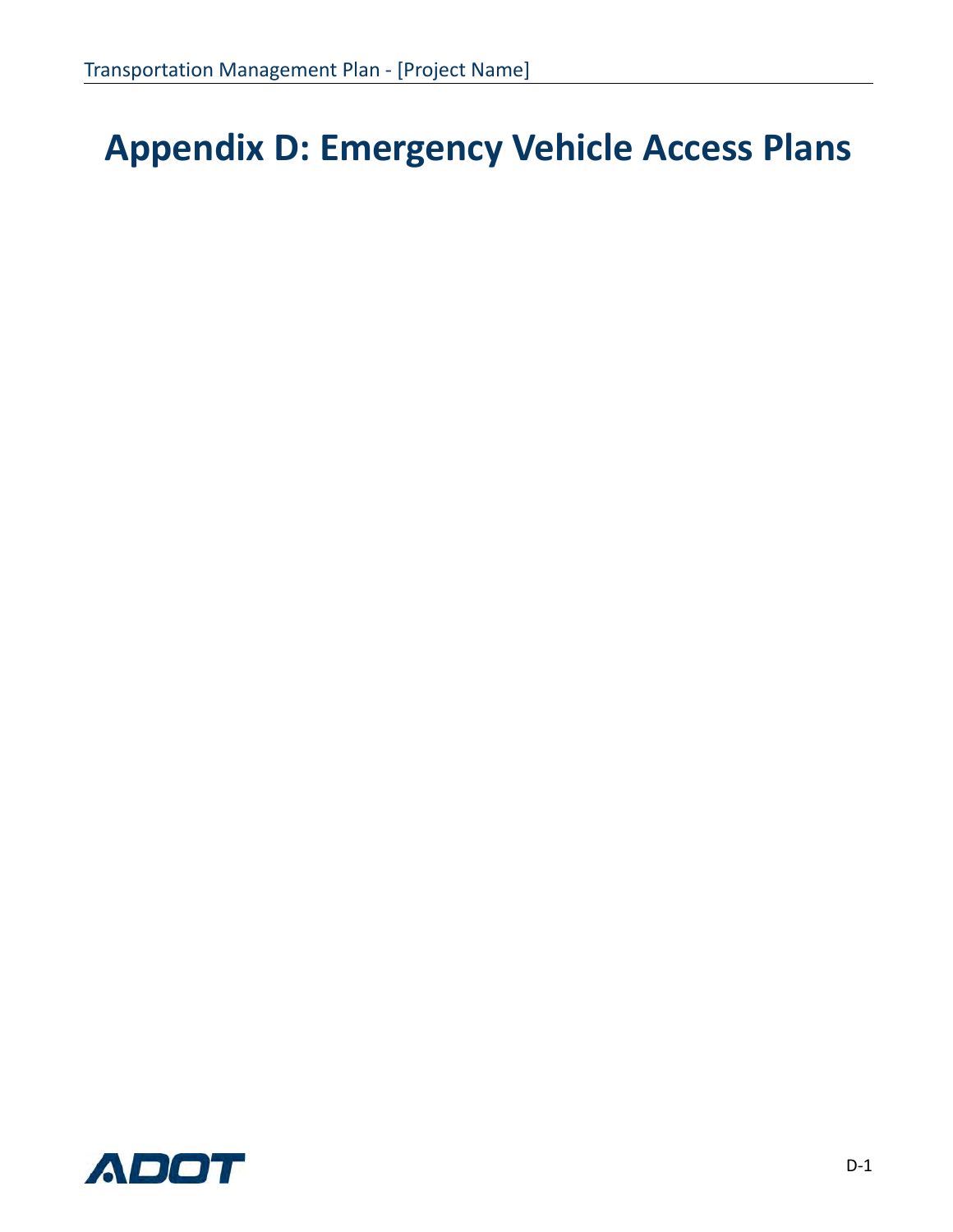## **Appendix E: Meeting Agendas & Minutes**

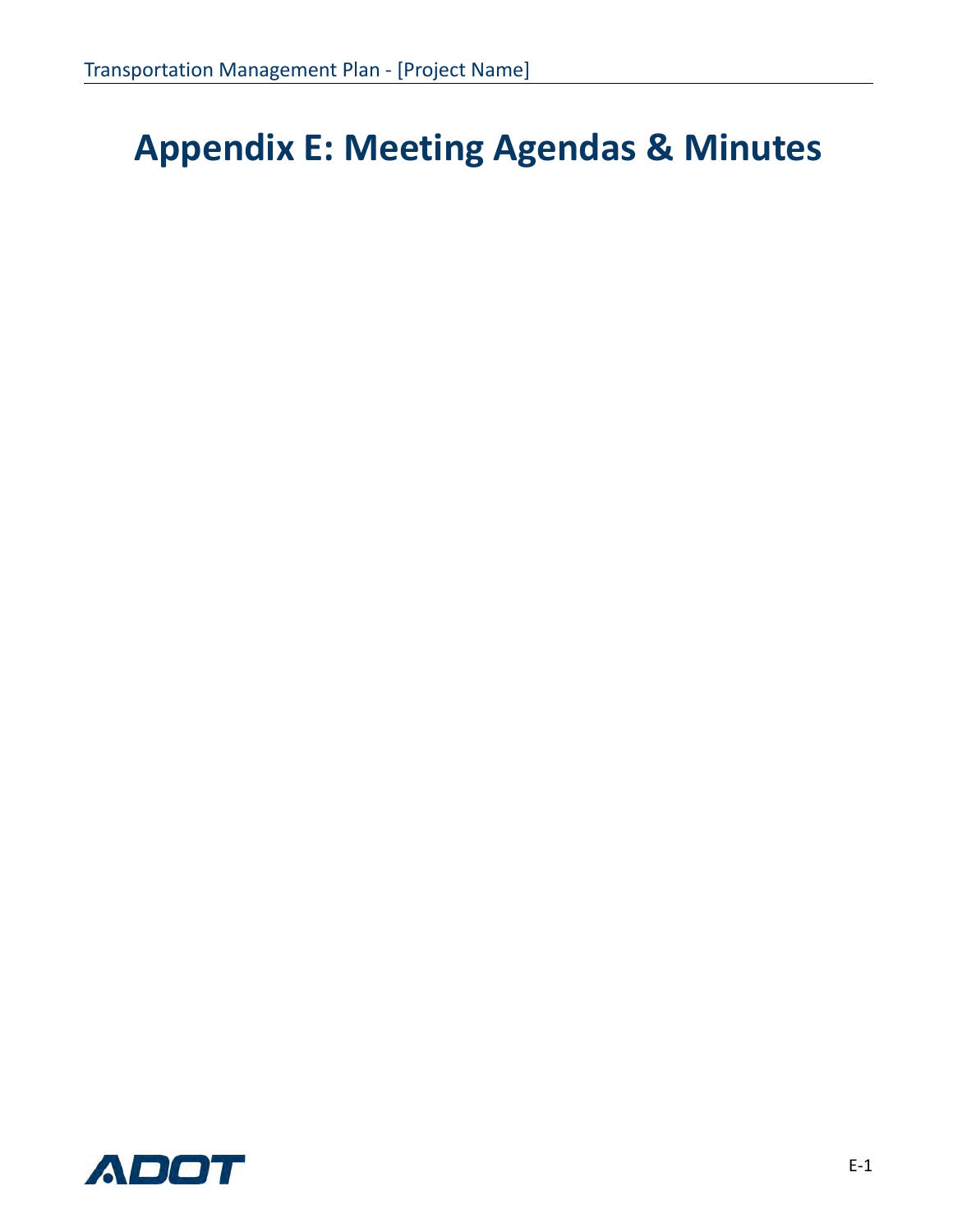### **Formatting Guide:**

### The following information is to be deleted

### This shall not be used in the TMP once approved. It is used to aid in proper formatting of additional information added to this document.

(This TMP Template is version 1.0 - October 2020)

### **Contents**

| 1. [Chapter Title] |
|--------------------|
|                    |
|                    |
|                    |
| 2. [Chapter Title] |
|                    |
|                    |
|                    |
|                    |
| 3. [Chapter Title] |
|                    |
|                    |
|                    |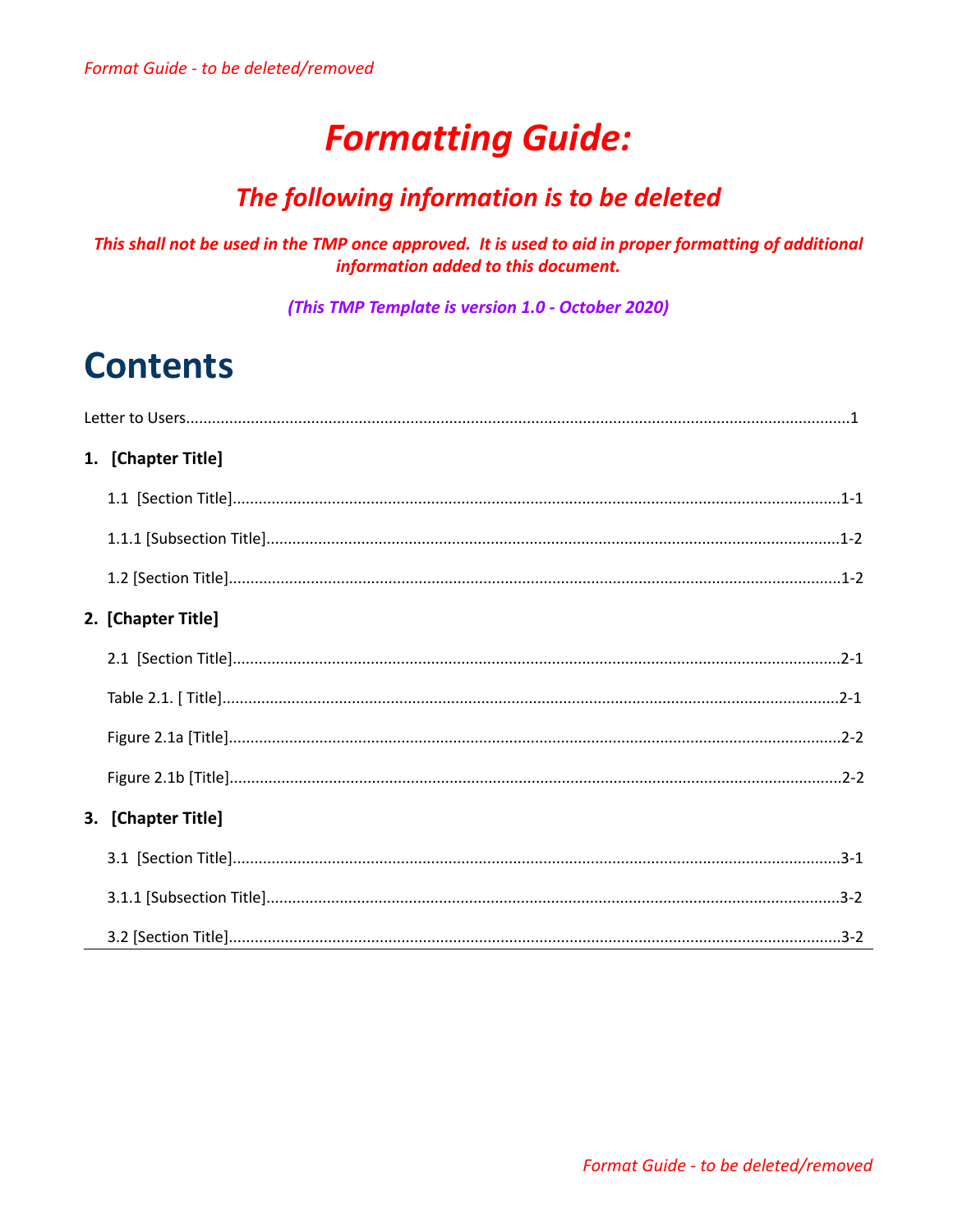### **[Chapter Title]**

### **1.1 [Section Title]**

[Content] Block, Justified, Calibri 12 Body

1. Numbers should be used for a series of steps or lists that are written in complete sentences with punctuation.

2.

a.

1.1.1 [Subsection Title]

[Content]

**1.2 [Section Title]**

[Content]